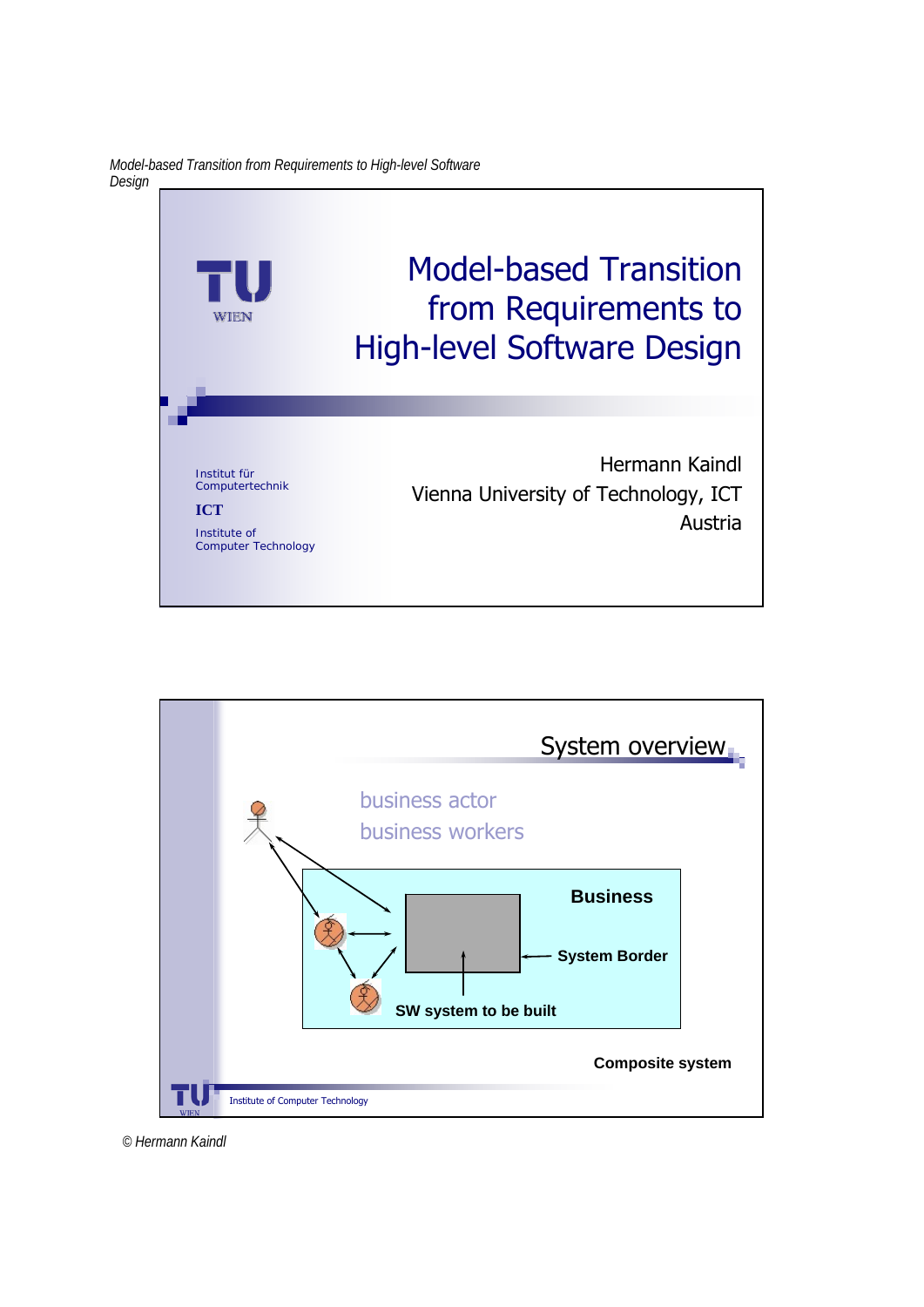*Model-based Transition from Requirements to High-level Software Design*





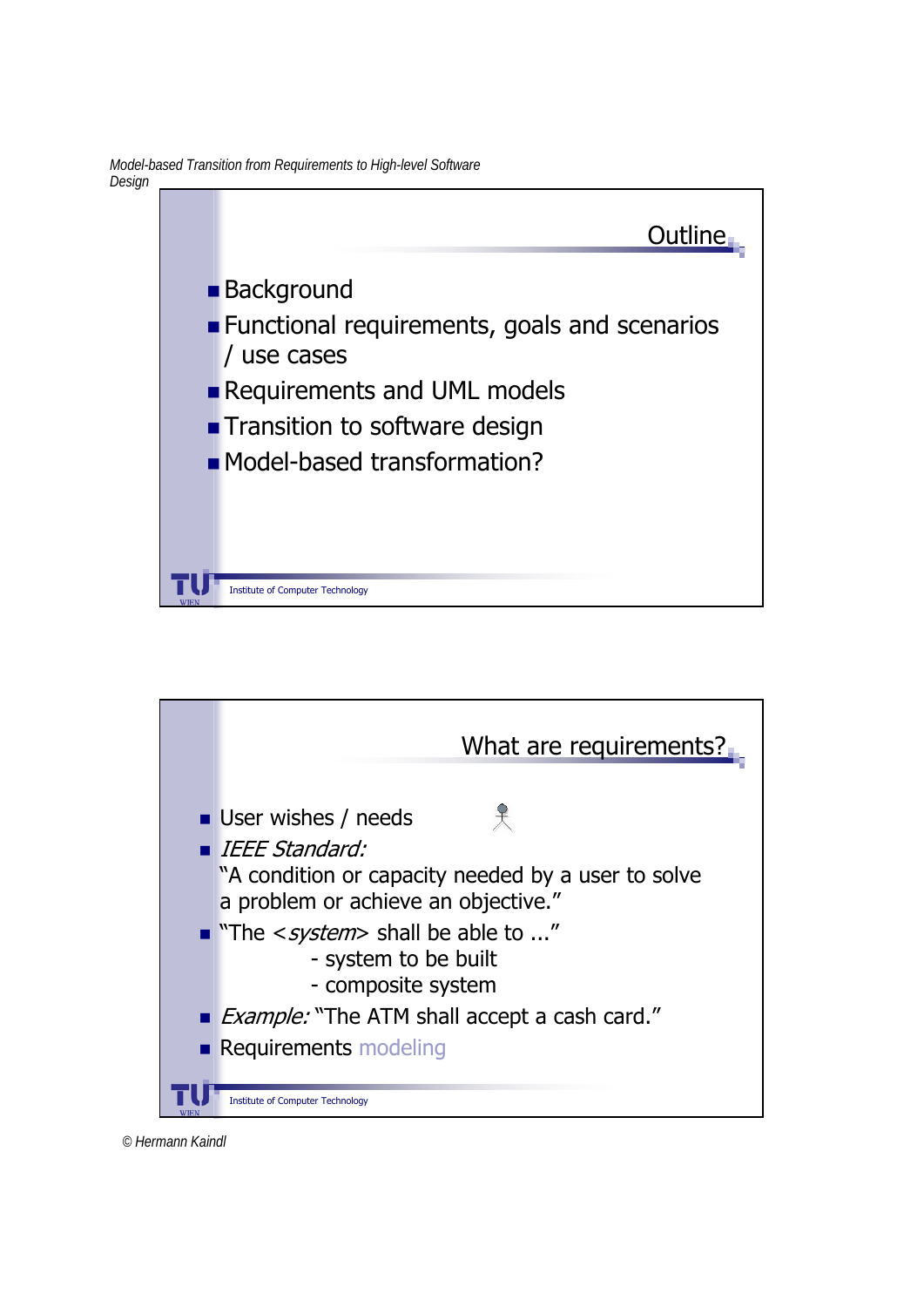*Model-based Transition from Requirements to High-level Software Design*



|             |                                                         | Class and generalization.                 |
|-------------|---------------------------------------------------------|-------------------------------------------|
|             | http://www.omg.org                                      | Class in UML (Unified Modeling Language)  |
|             | Generalization /<br>Specialization<br>(in UML notation) | Transaction<br>date-time                  |
|             | Object – instance                                       | Cashier transaction<br>Remote transaction |
| <b>WIEN</b> | <b>Institute of Computer Technology</b>                 |                                           |

*© Hermann Kaindl*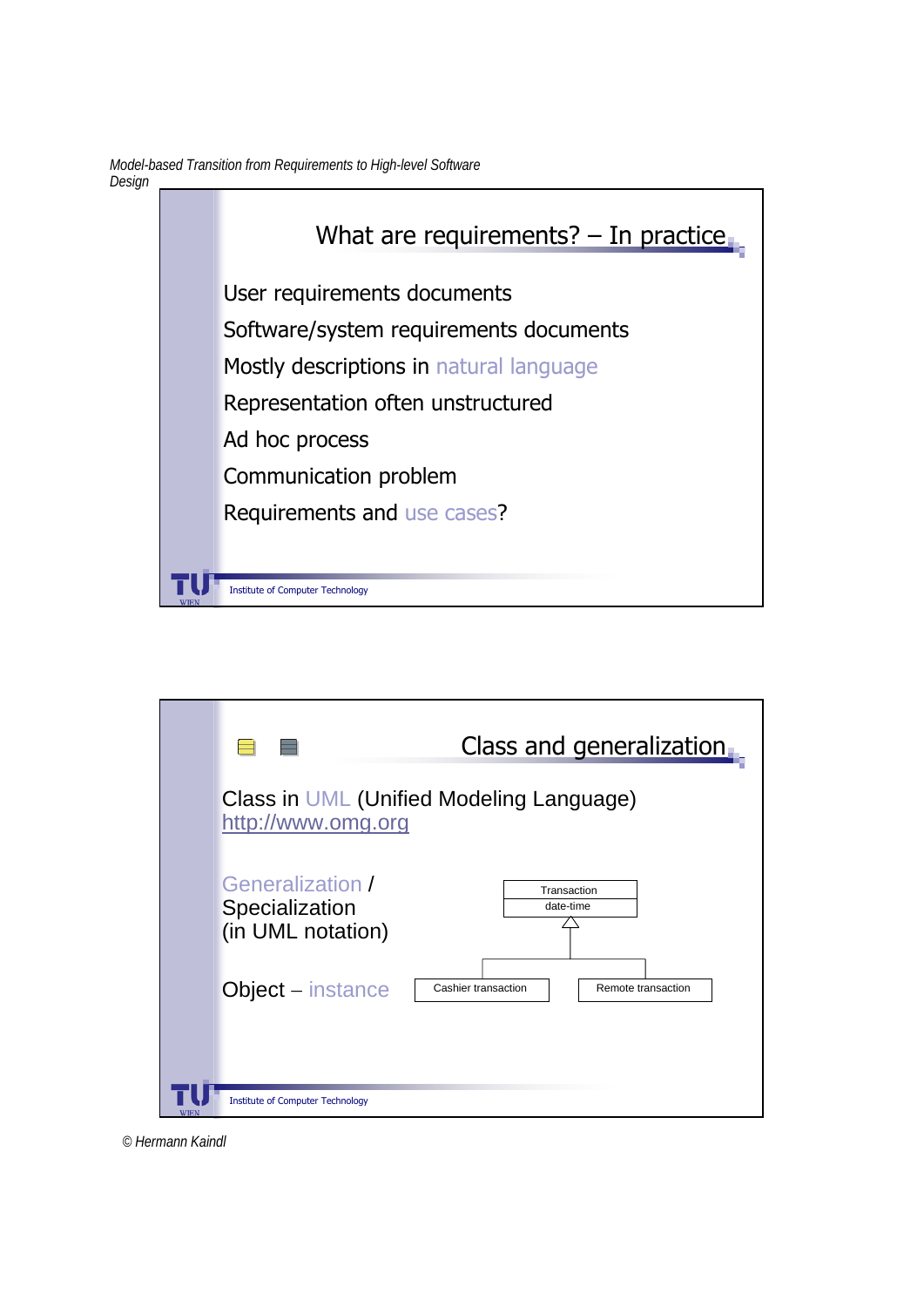*Model-based Transition from Requirements to High-level Software Design*





*© Hermann Kaindl*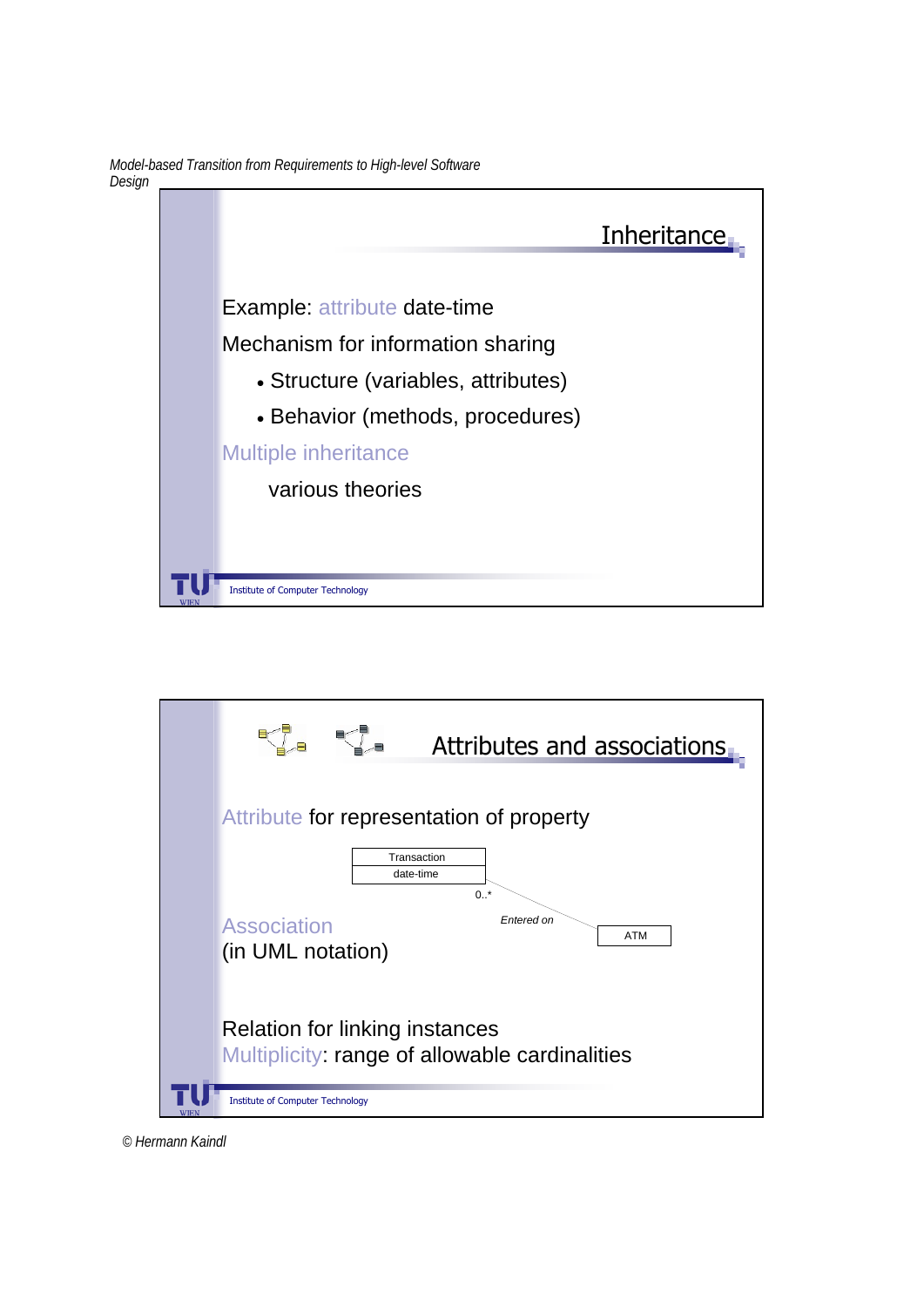*Model-based Transition from Requirements to High-level Software Design*





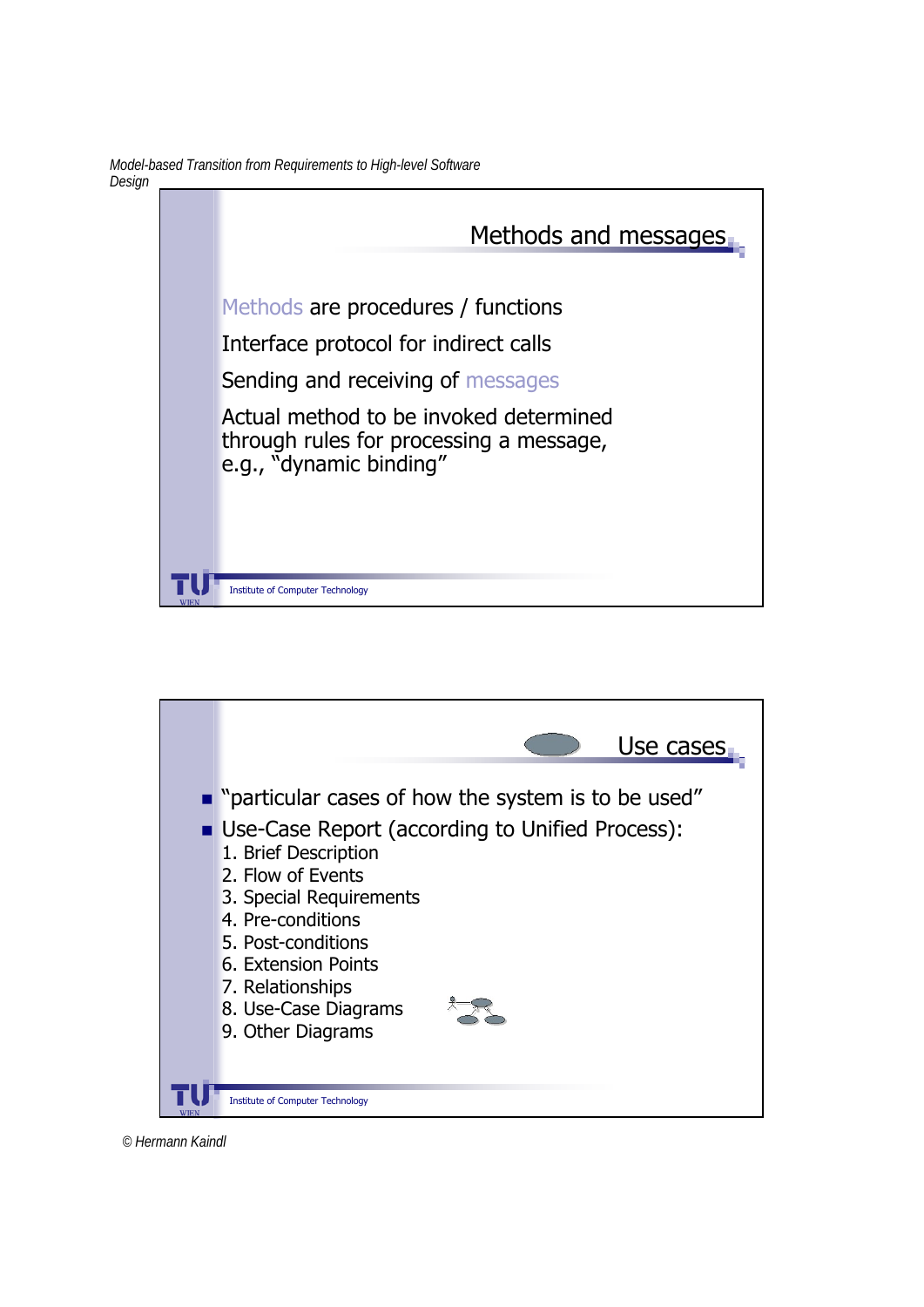*Model-based Transition from Requirements to High-level Software Design* Use-case diagram **UML** graphical notation **Ellipse: use case** Stick man: actor Name of actor Name of use case

Institute of Computer Technology

Connecting line: association



*© Hermann Kaindl*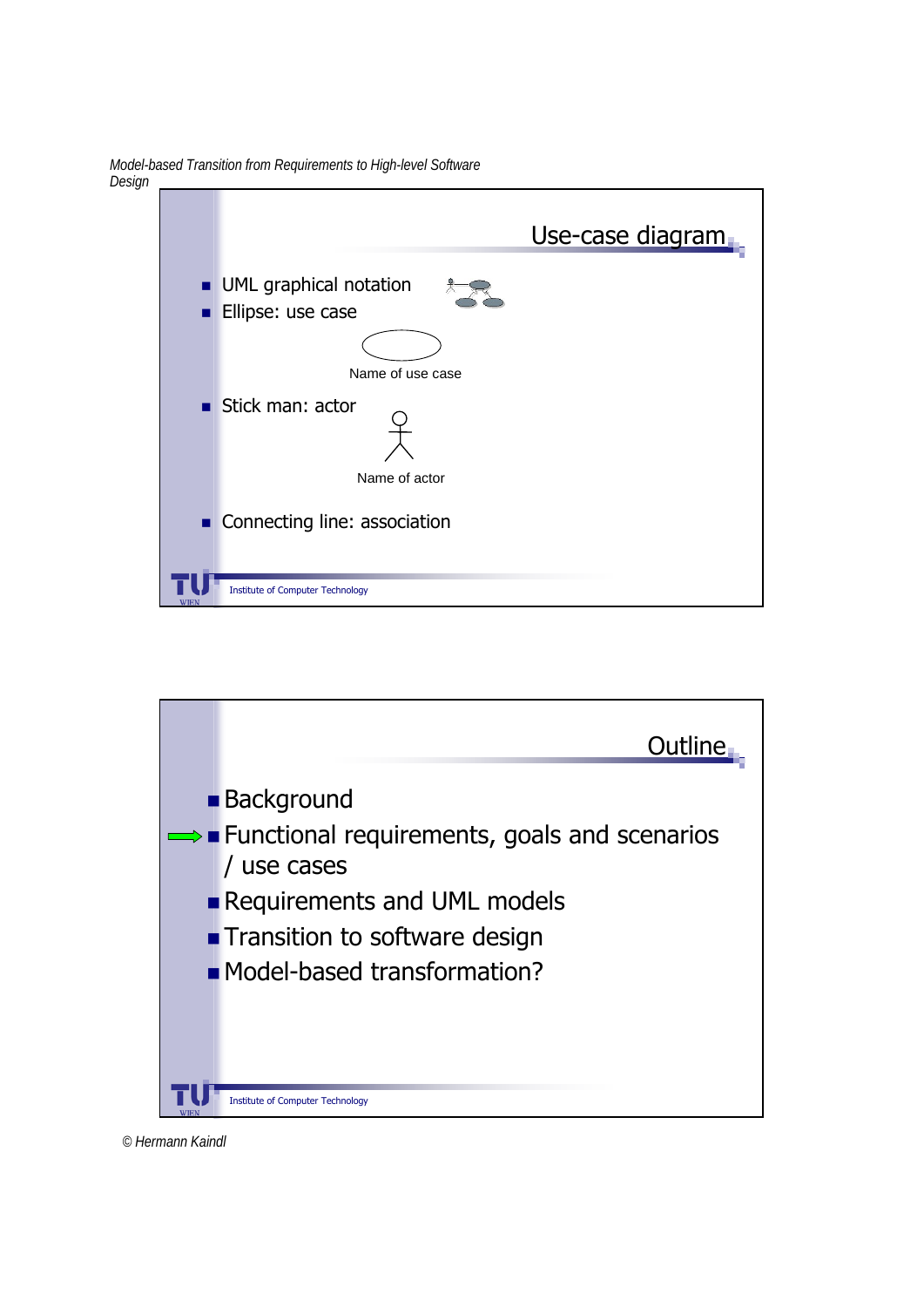*Model-based Transition from Requirements to High-level Software Design*





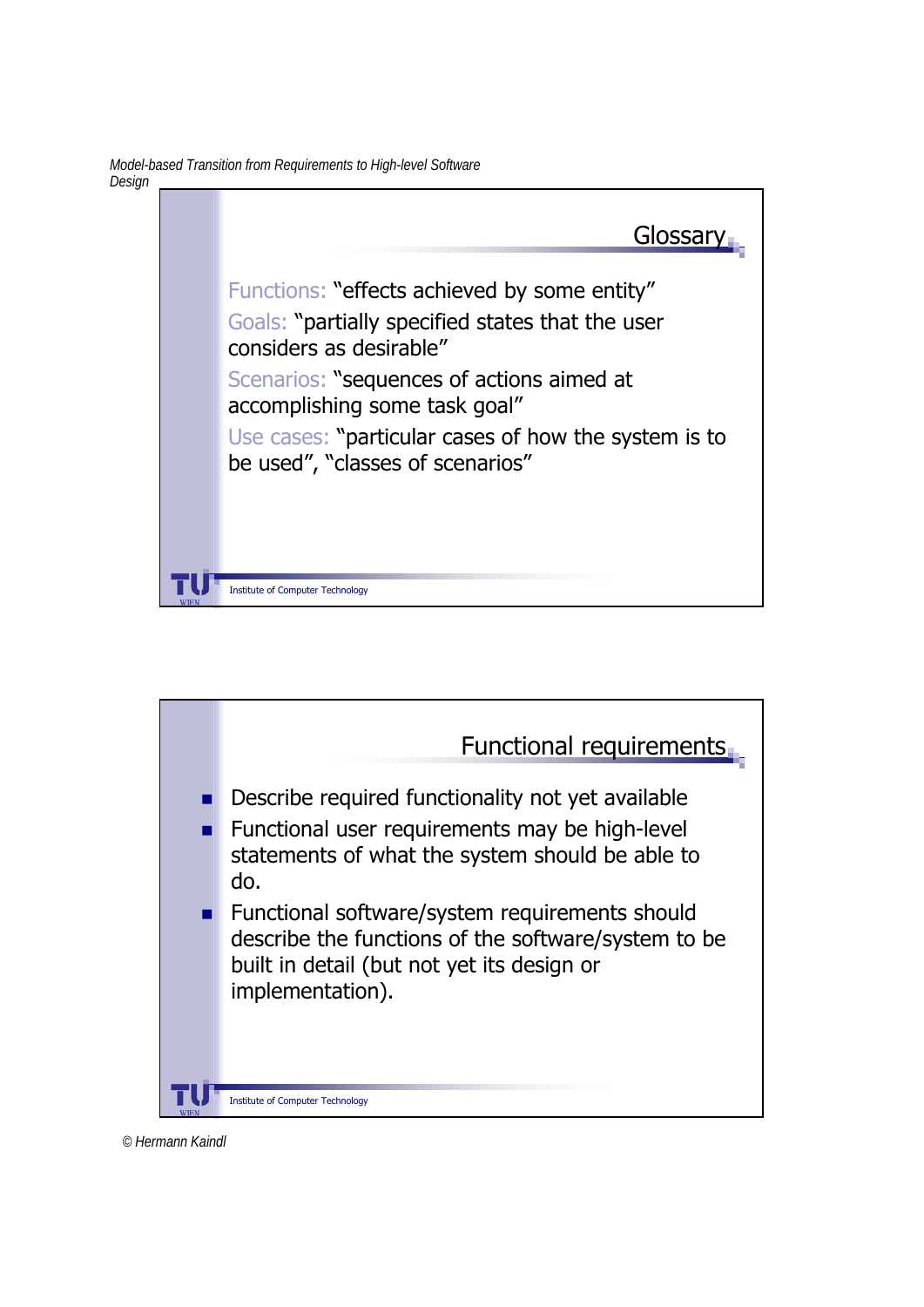*Model-based Transition from Requirements to High-level Software Design*



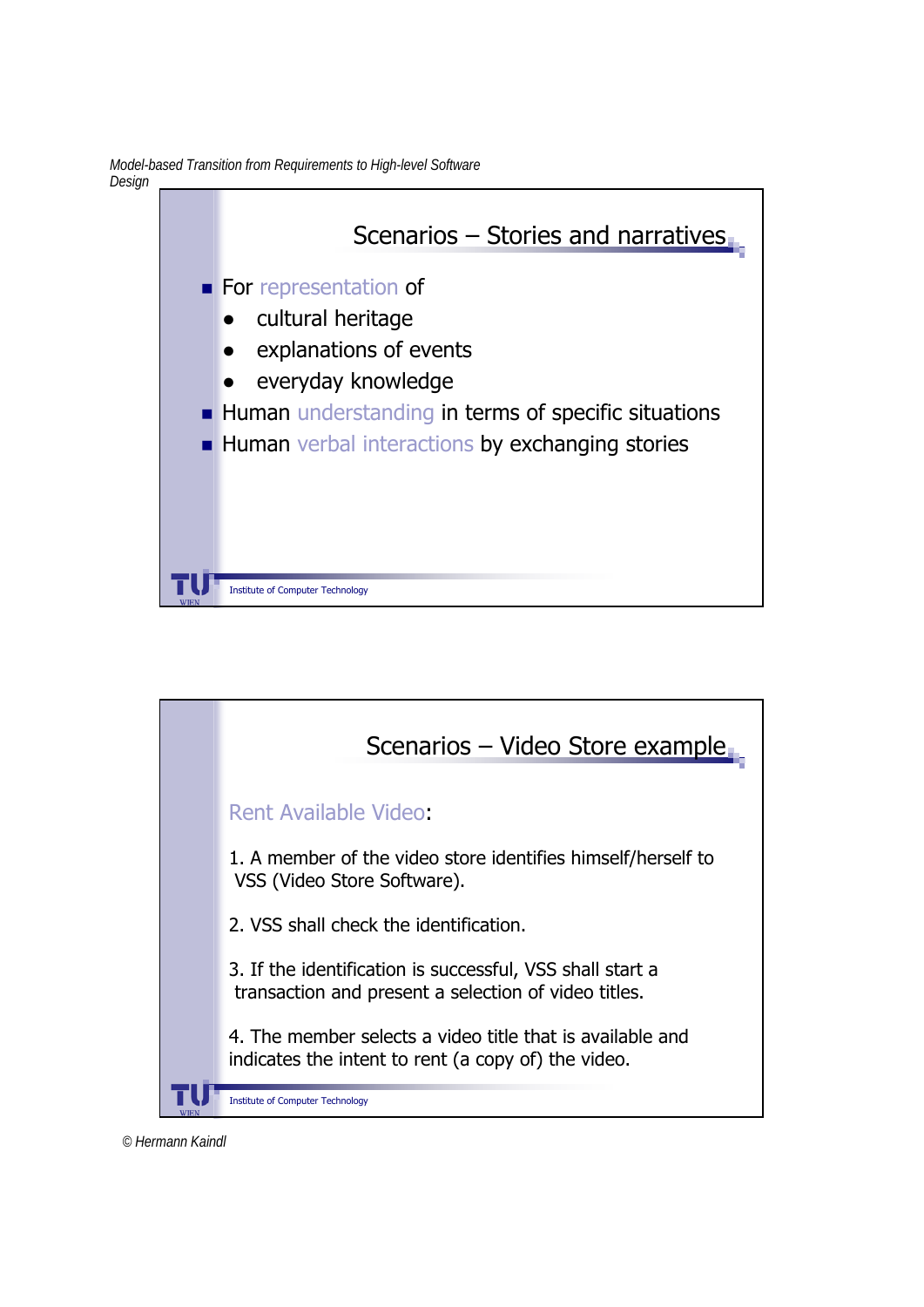



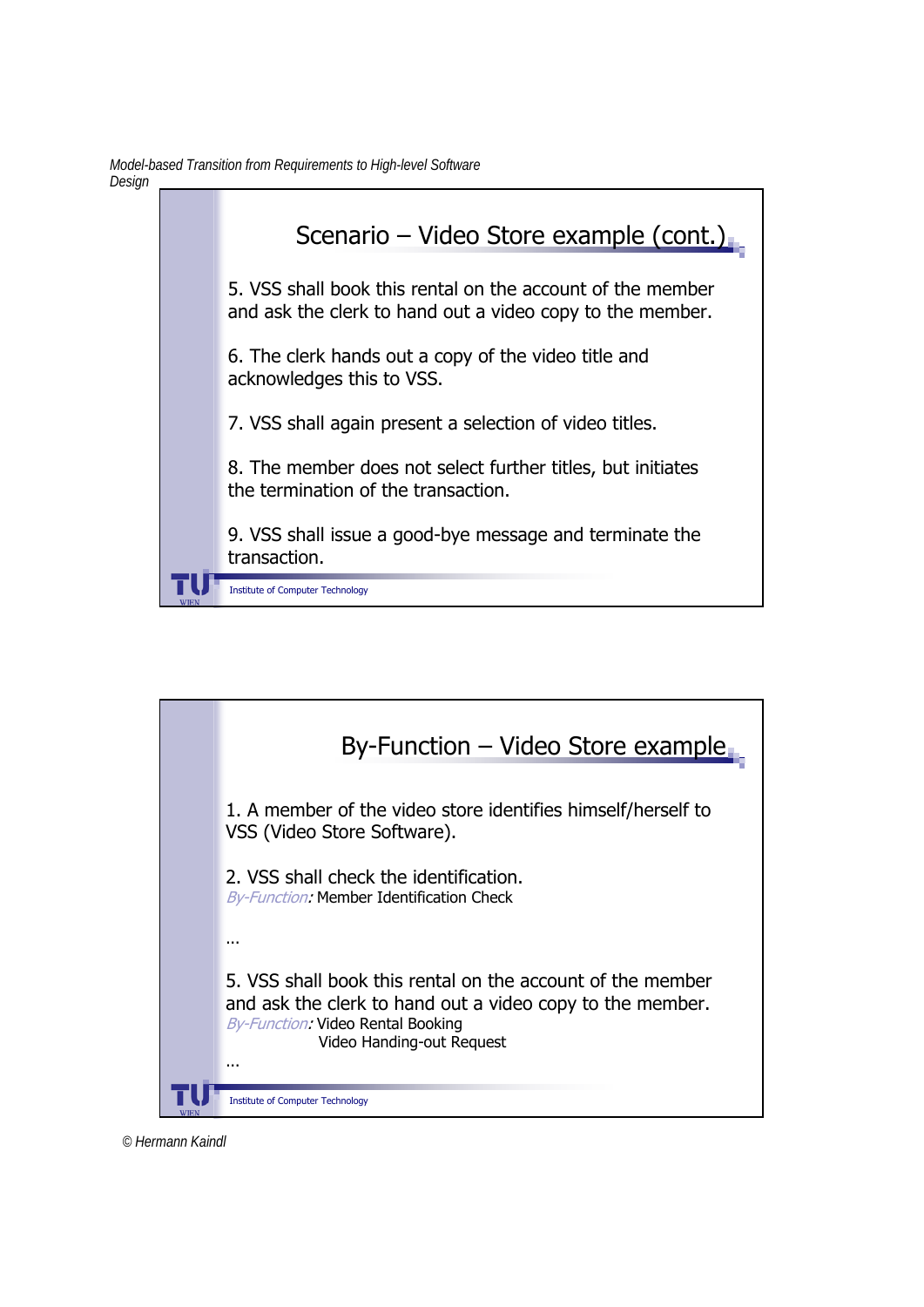*Model-based Transition from Requirements to High-level Software Design*



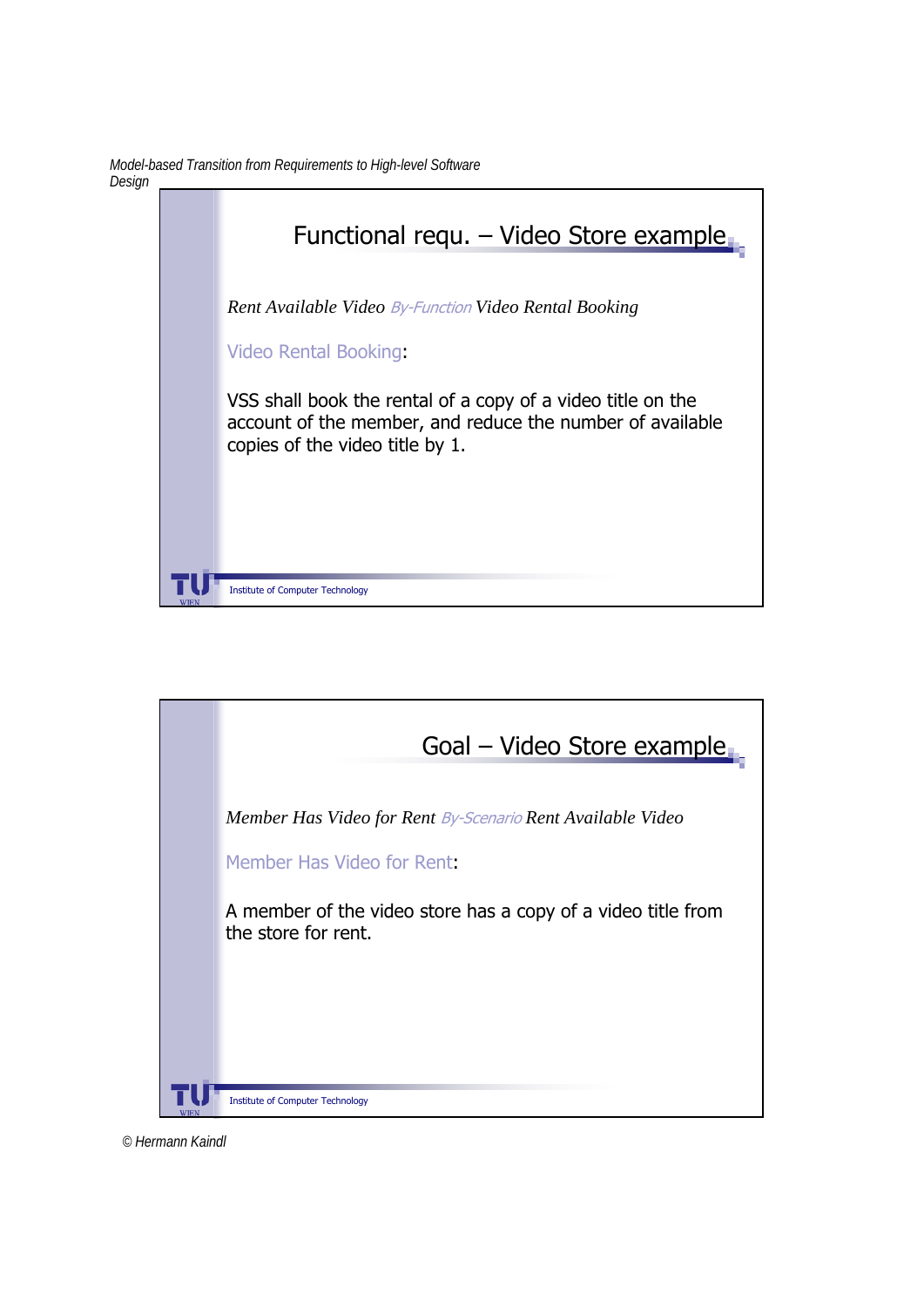*Model-based Transition from Requirements to High-level Software Design*



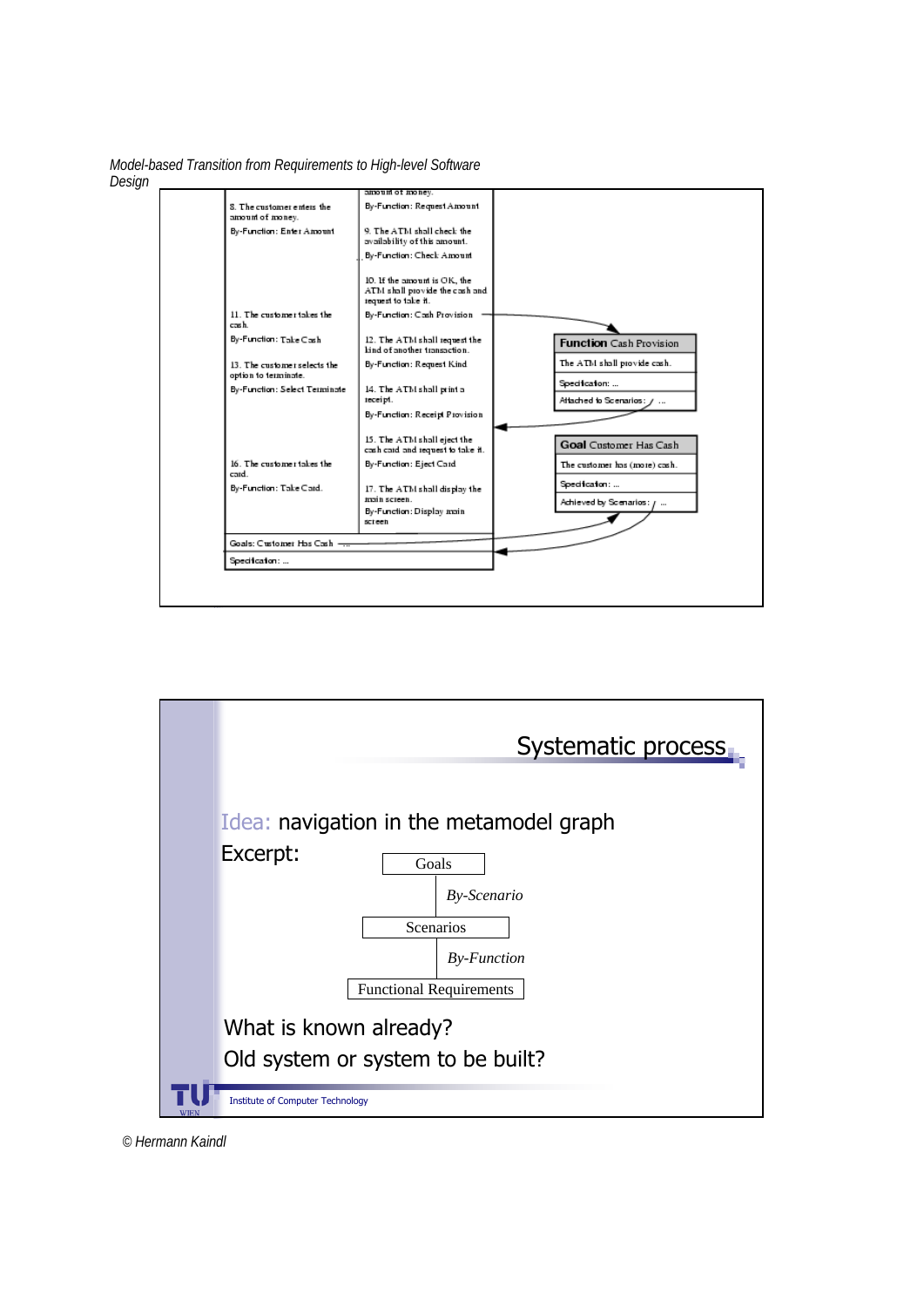

*Model-based Transition from Requirements to High-level Software Design*

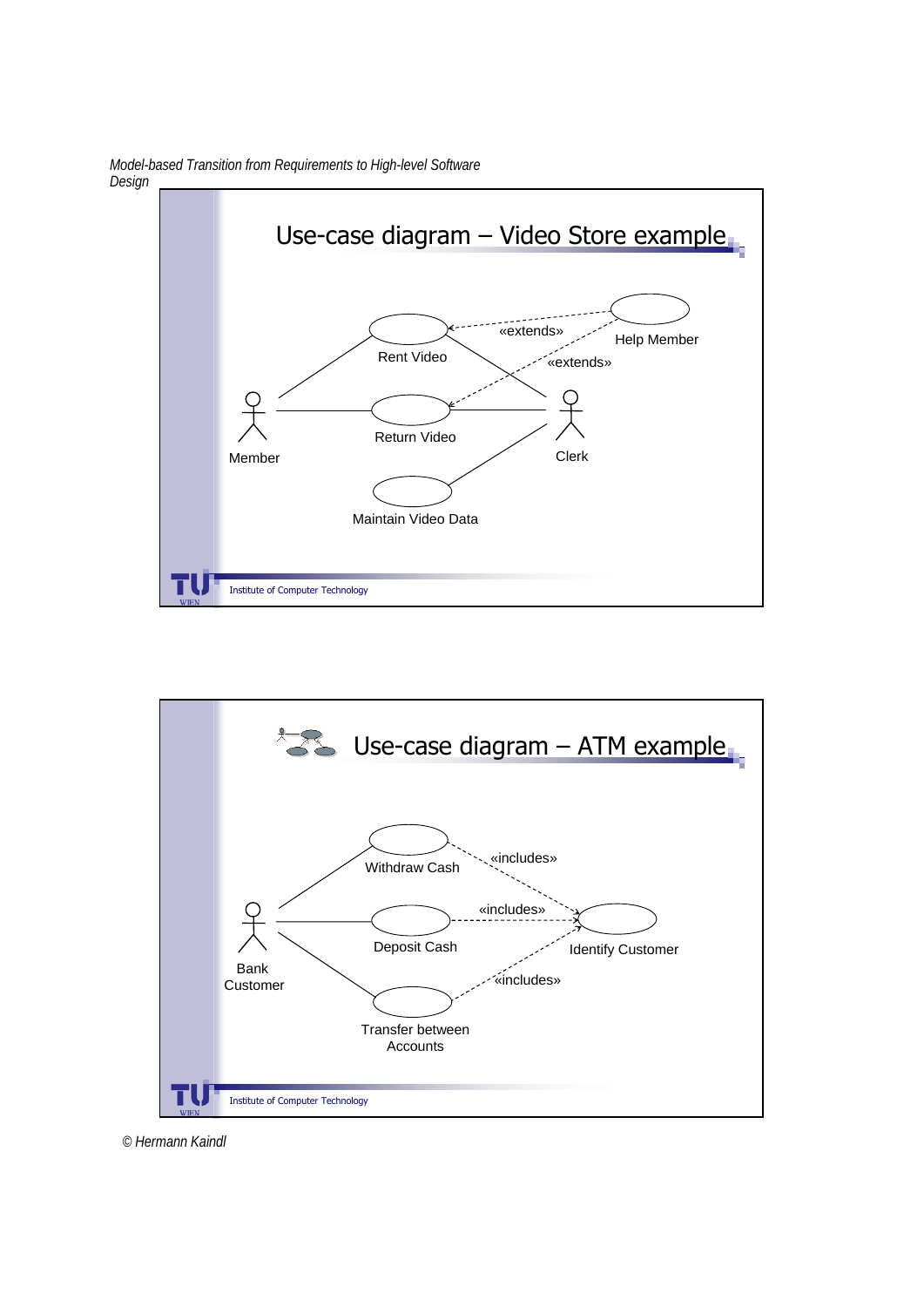*Model-based Transition from Requirements to High-level Software Design*



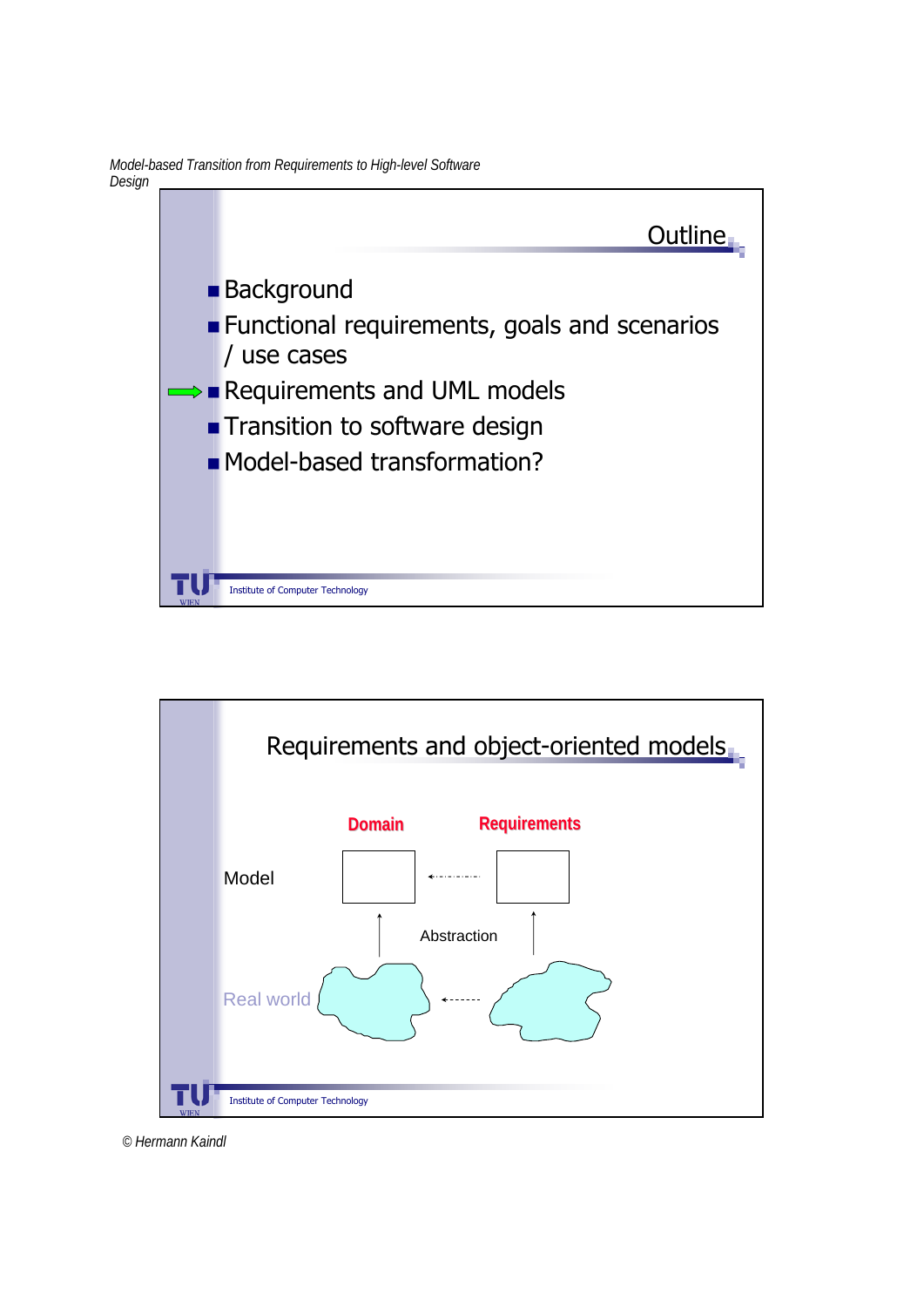*Model-based Transition from Requirements to High-level Software Design*



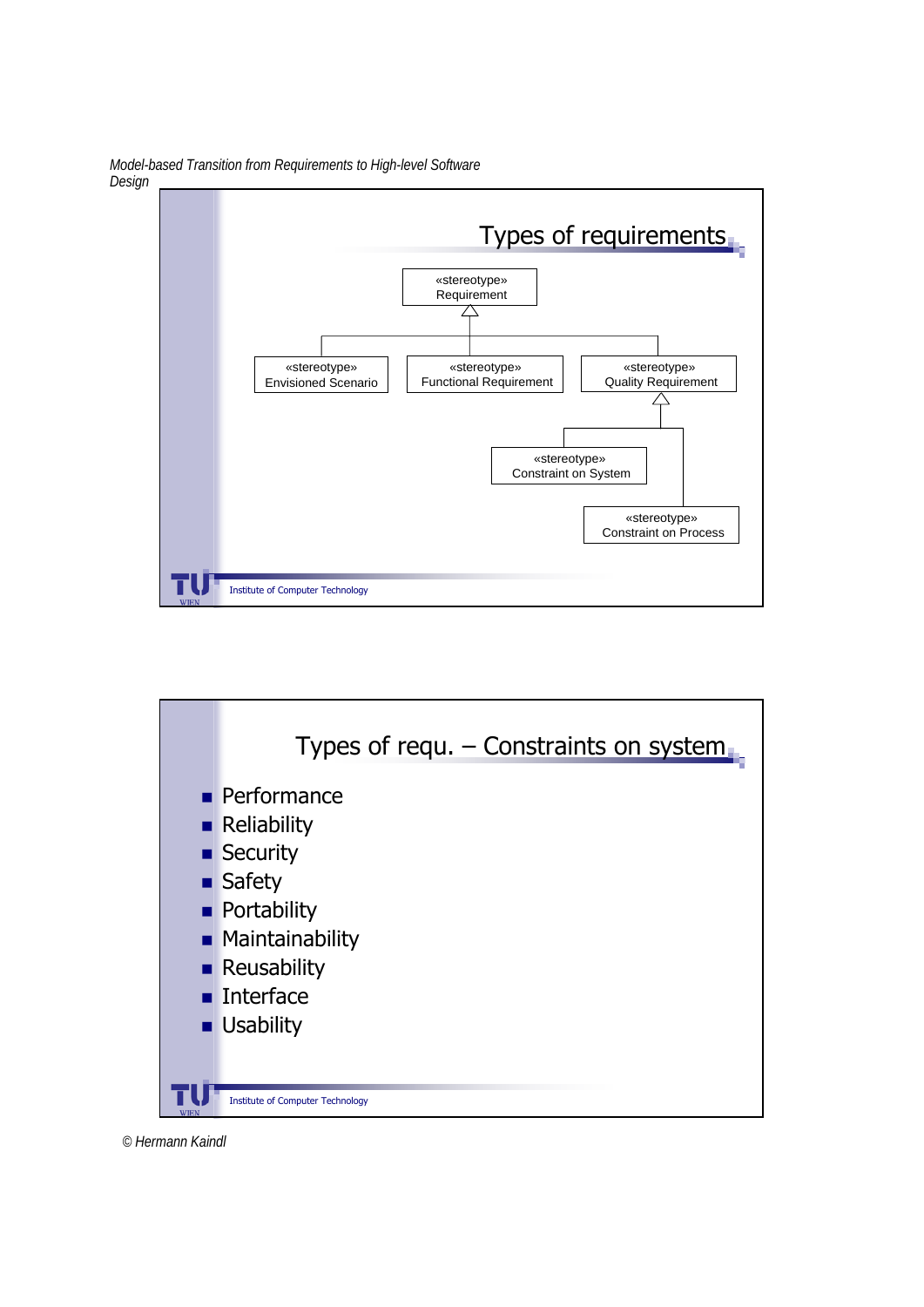*Model-based Transition from Requirements to High-level Software Design*



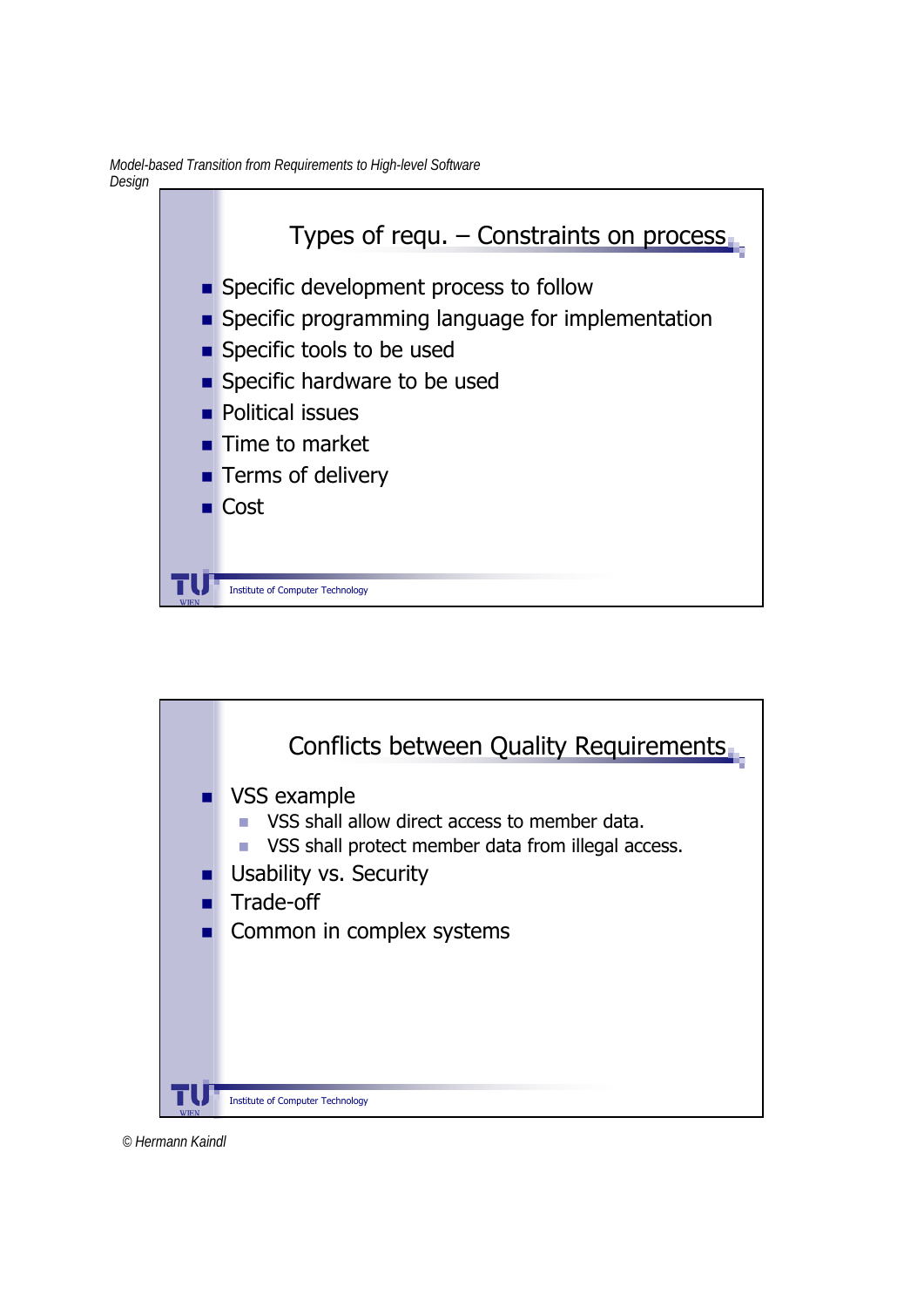*Model-based Transition from Requirements to High-level Software Design*



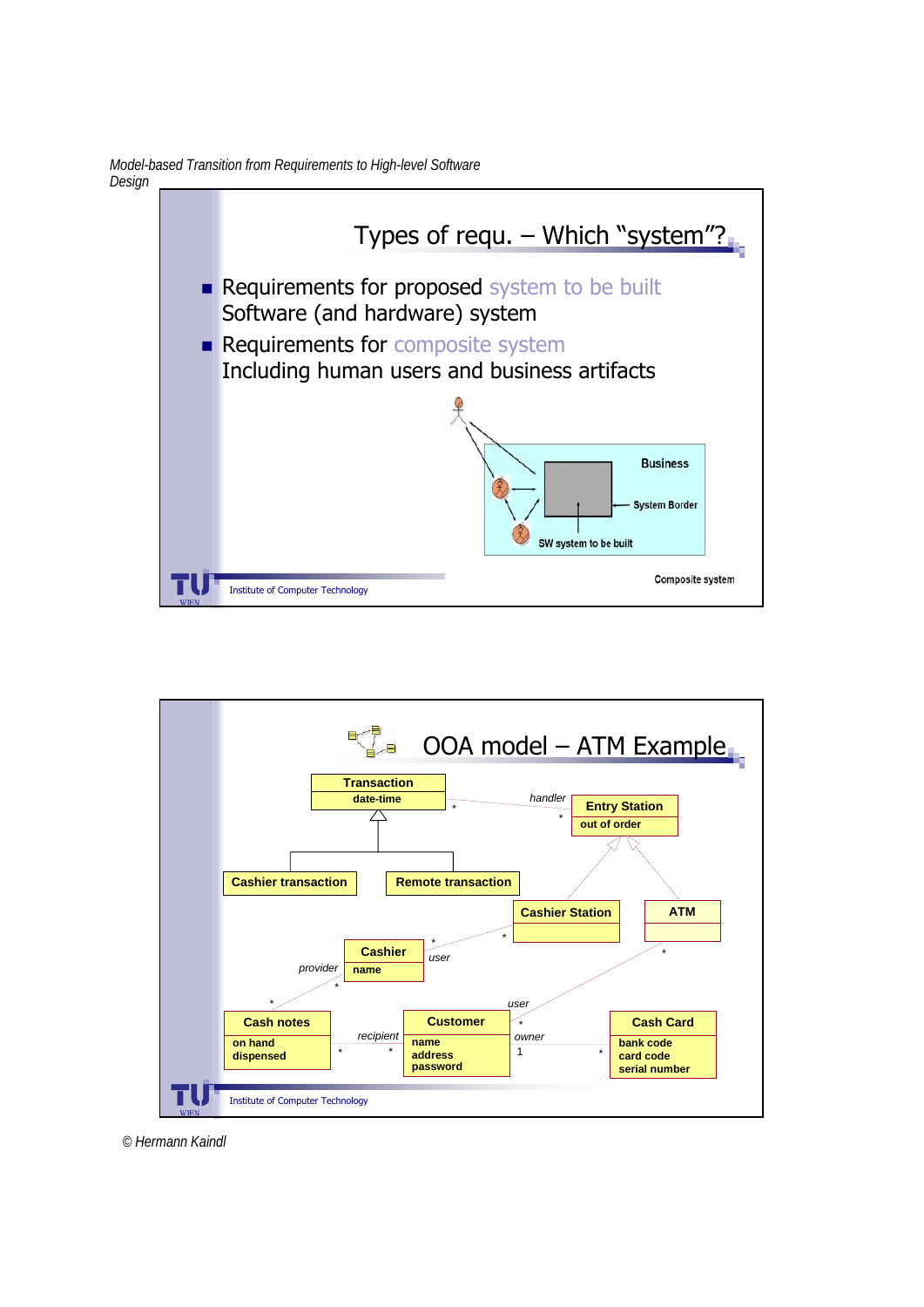*Model-based Transition from Requirements to High-level Software Design*



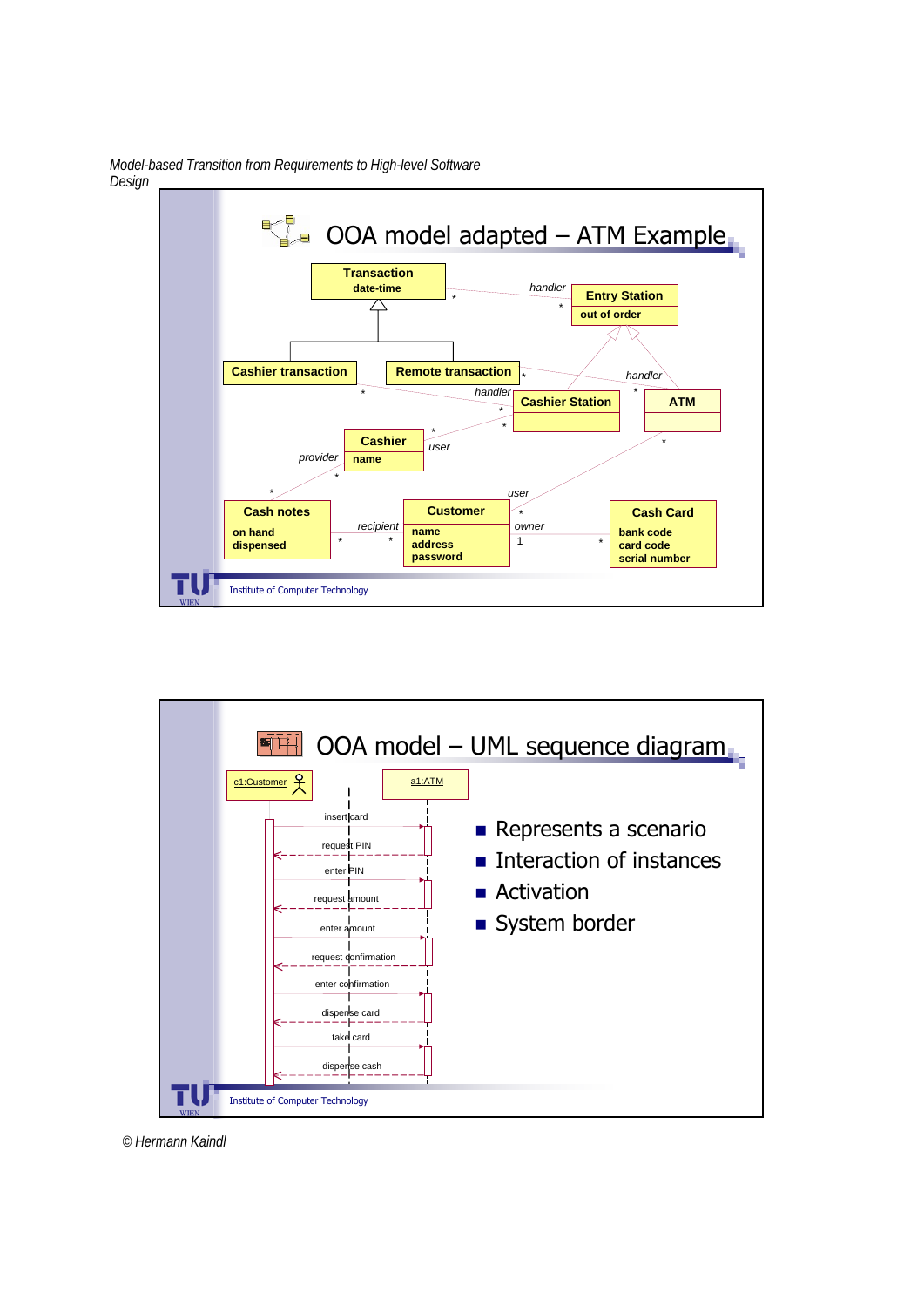*Model-based Transition from Requirements to High-level Software Design*



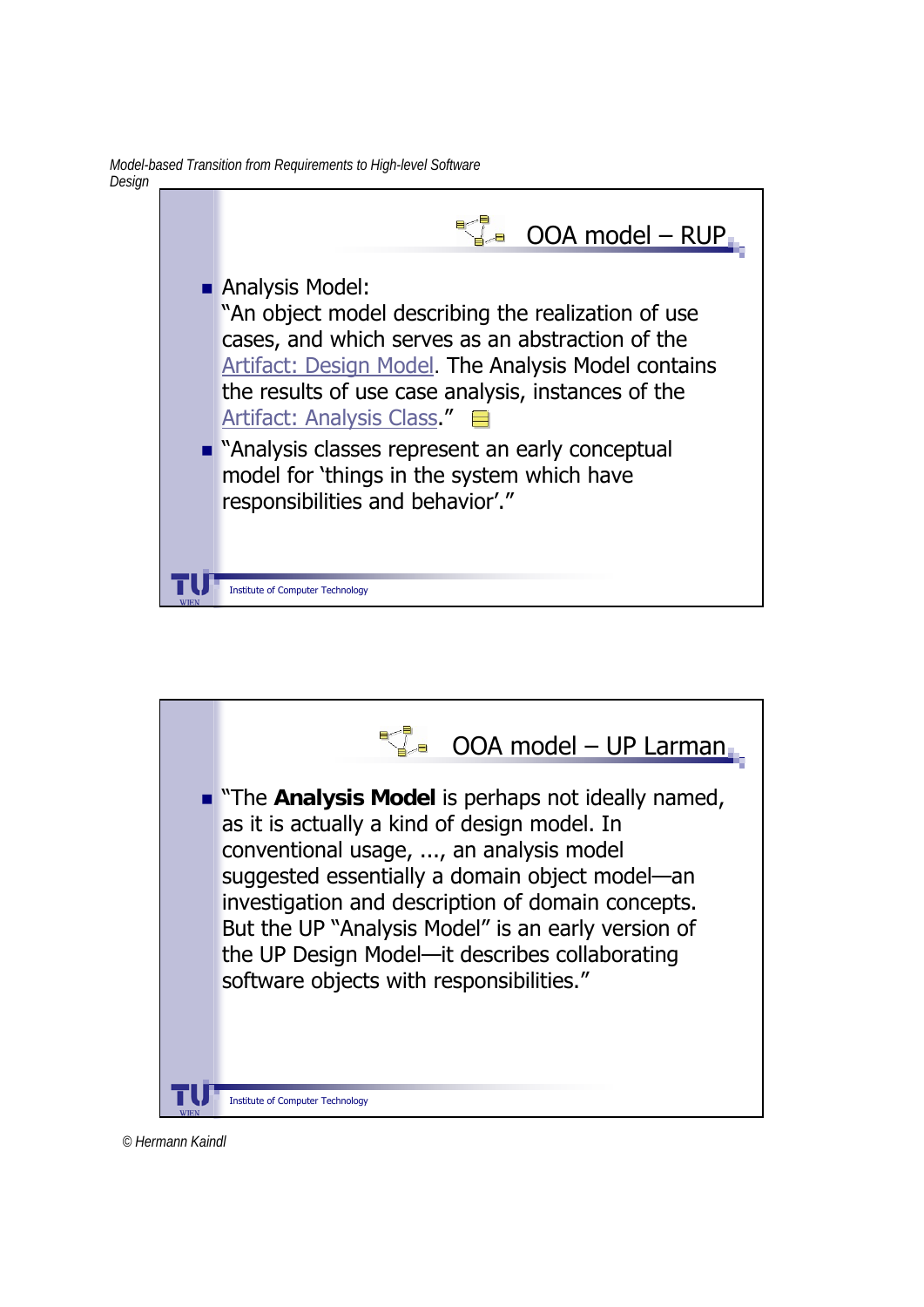*Model-based Transition from Requirements to High-level Software Design*



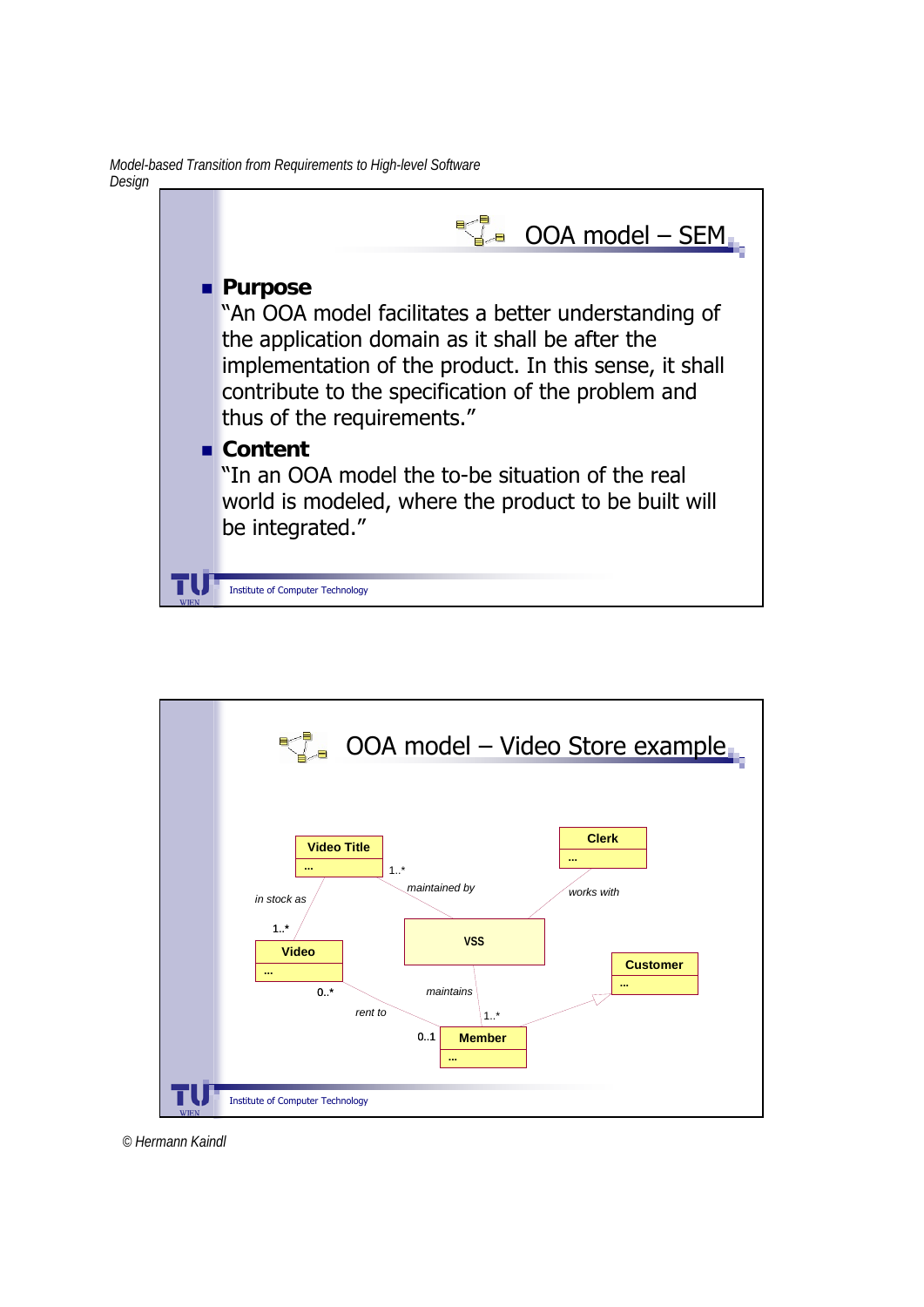

*Model-based Transition from Requirements to High-level Software Design*



*© Hermann Kaindl*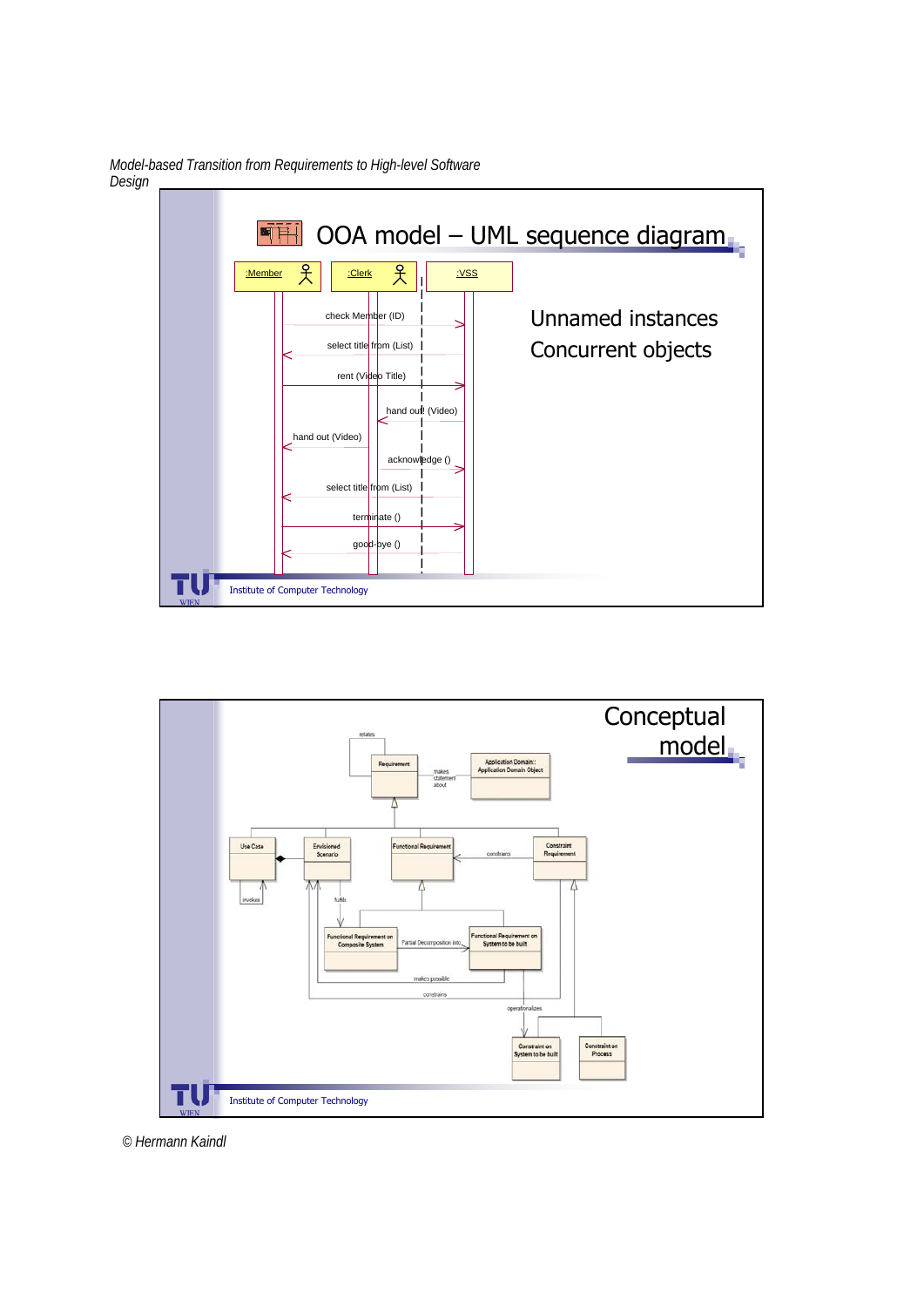*Model-based Transition from Requirements to High-level Software Design*





*© Hermann Kaindl*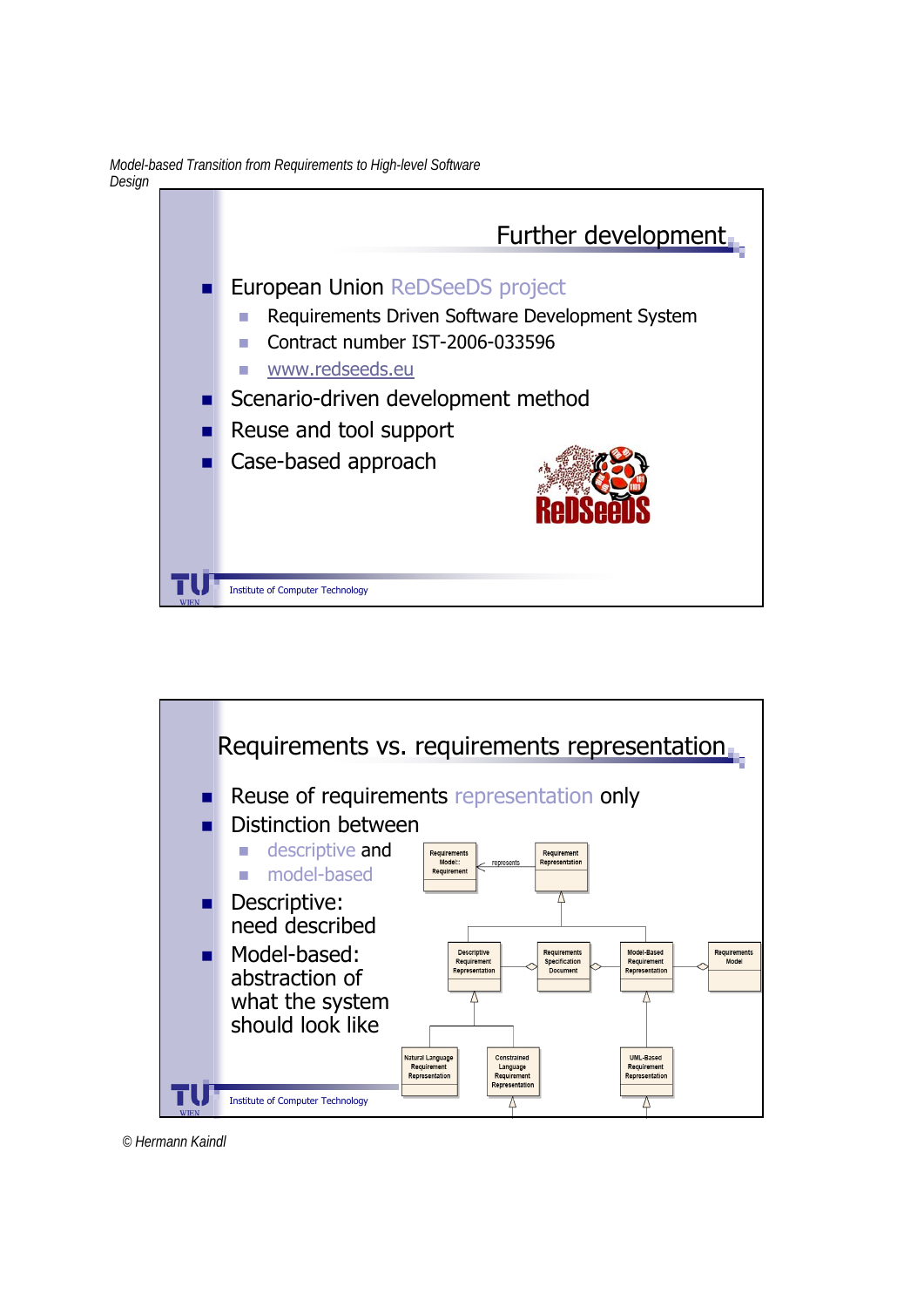*Model-based Transition from Requirements to High-level Software Design*



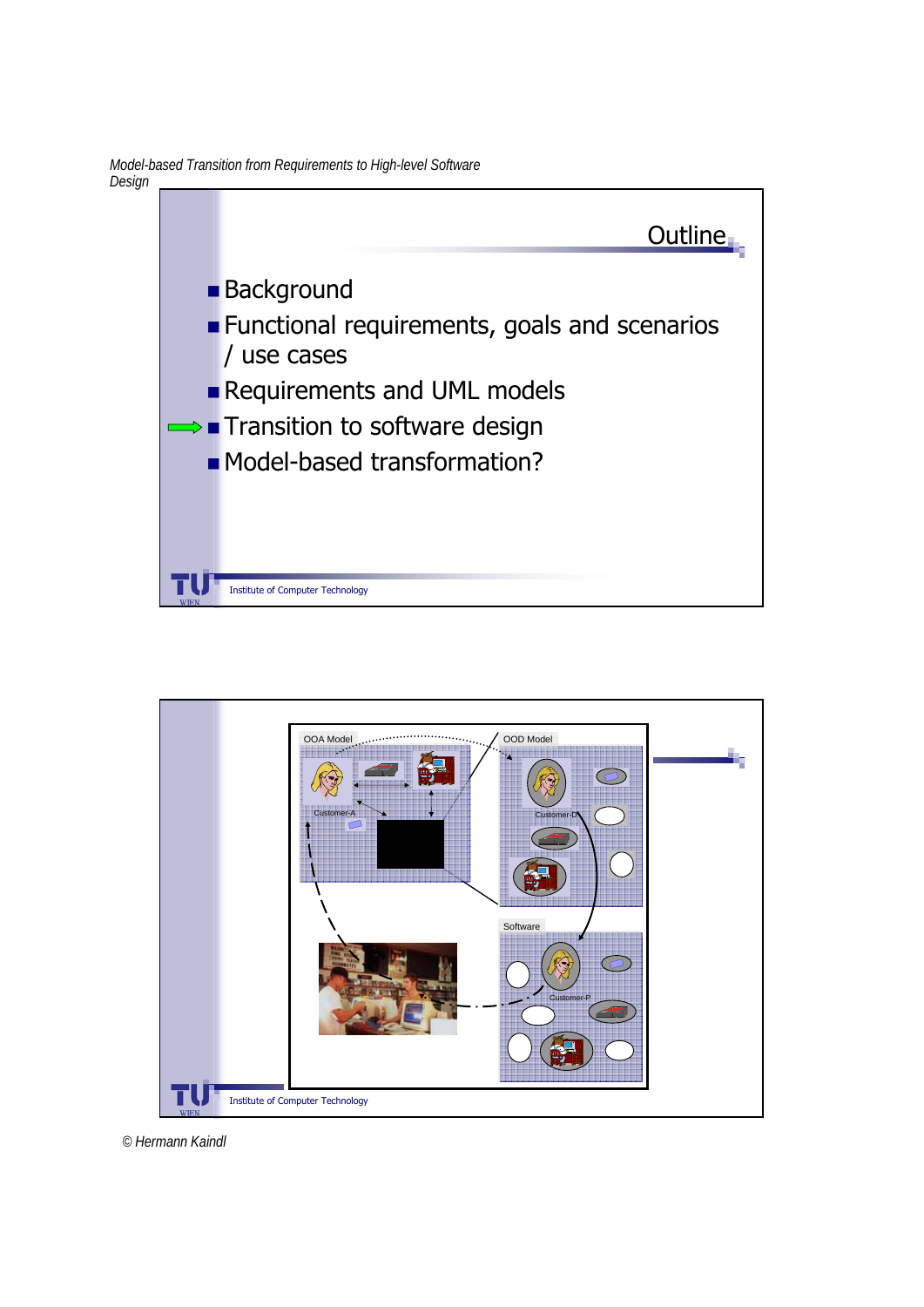

*Model-based Transition from Requirements to High-level Software Design*

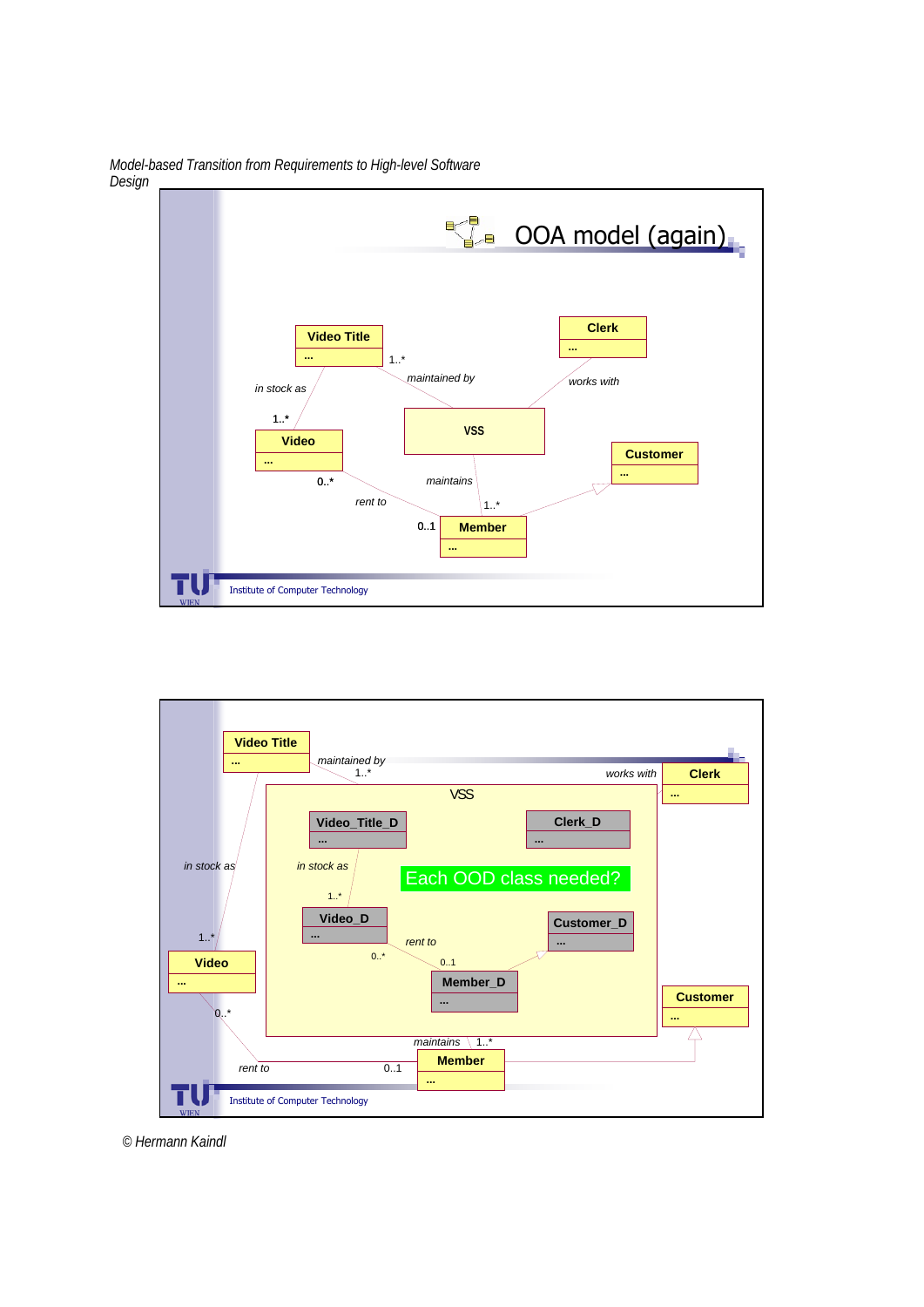

*Model-based Transition from Requirements to High-level Software Design*



*© Hermann Kaindl*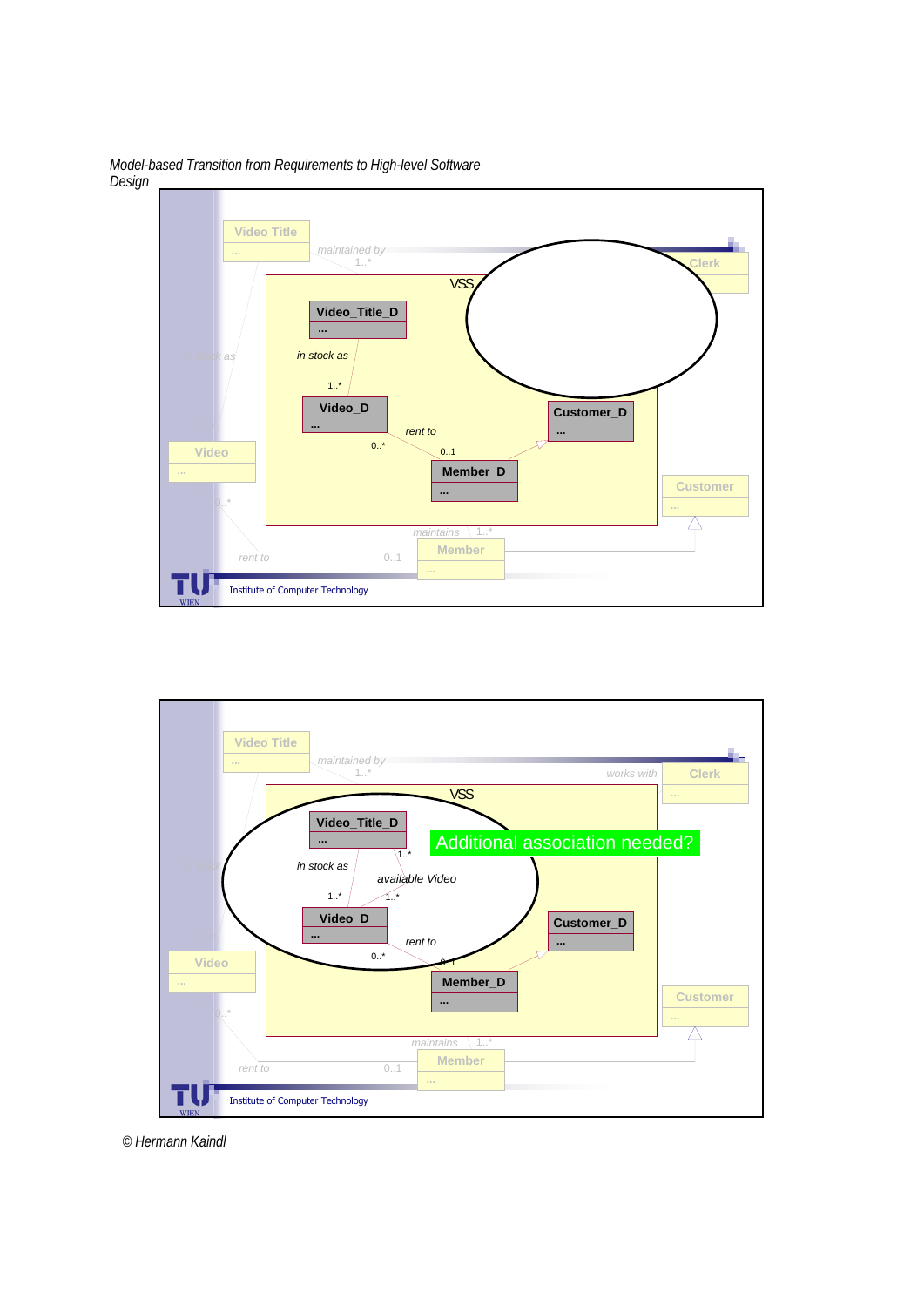

*Model-based Transition from Requirements to High-level Software Design*

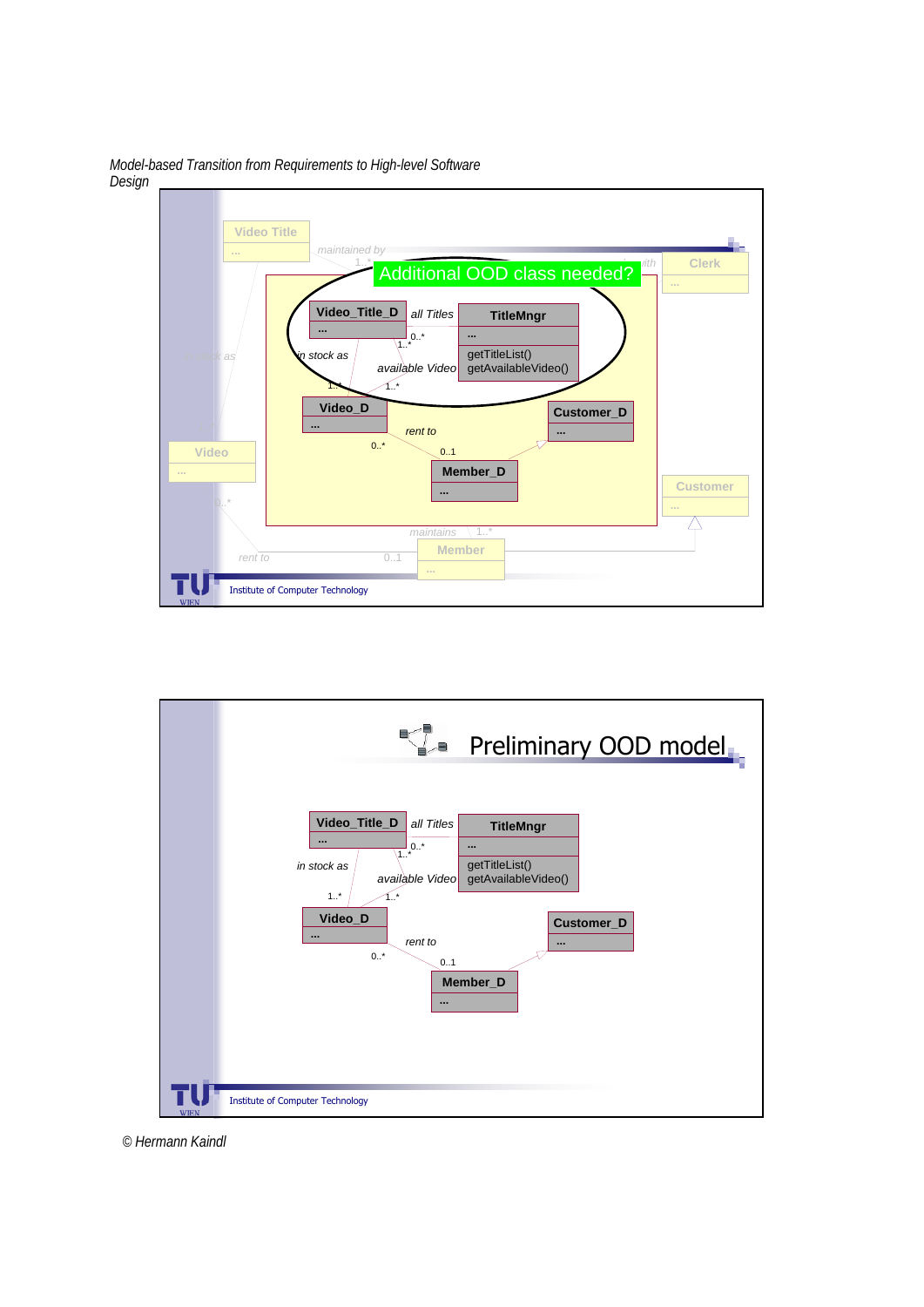*Model-based Transition from Requirements to High-level Software Design*



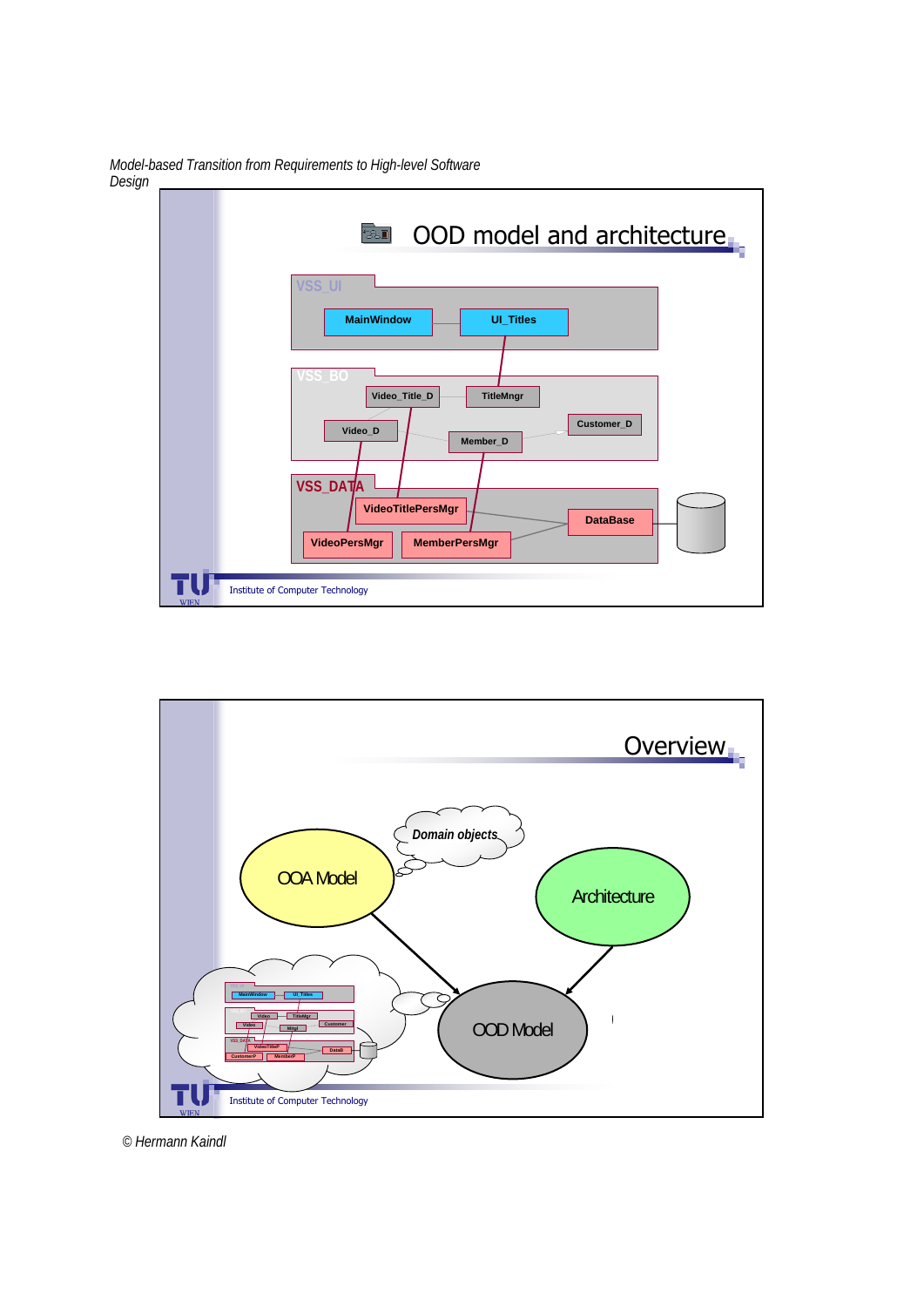

*Model-based Transition from Requirements to High-level Software Design*

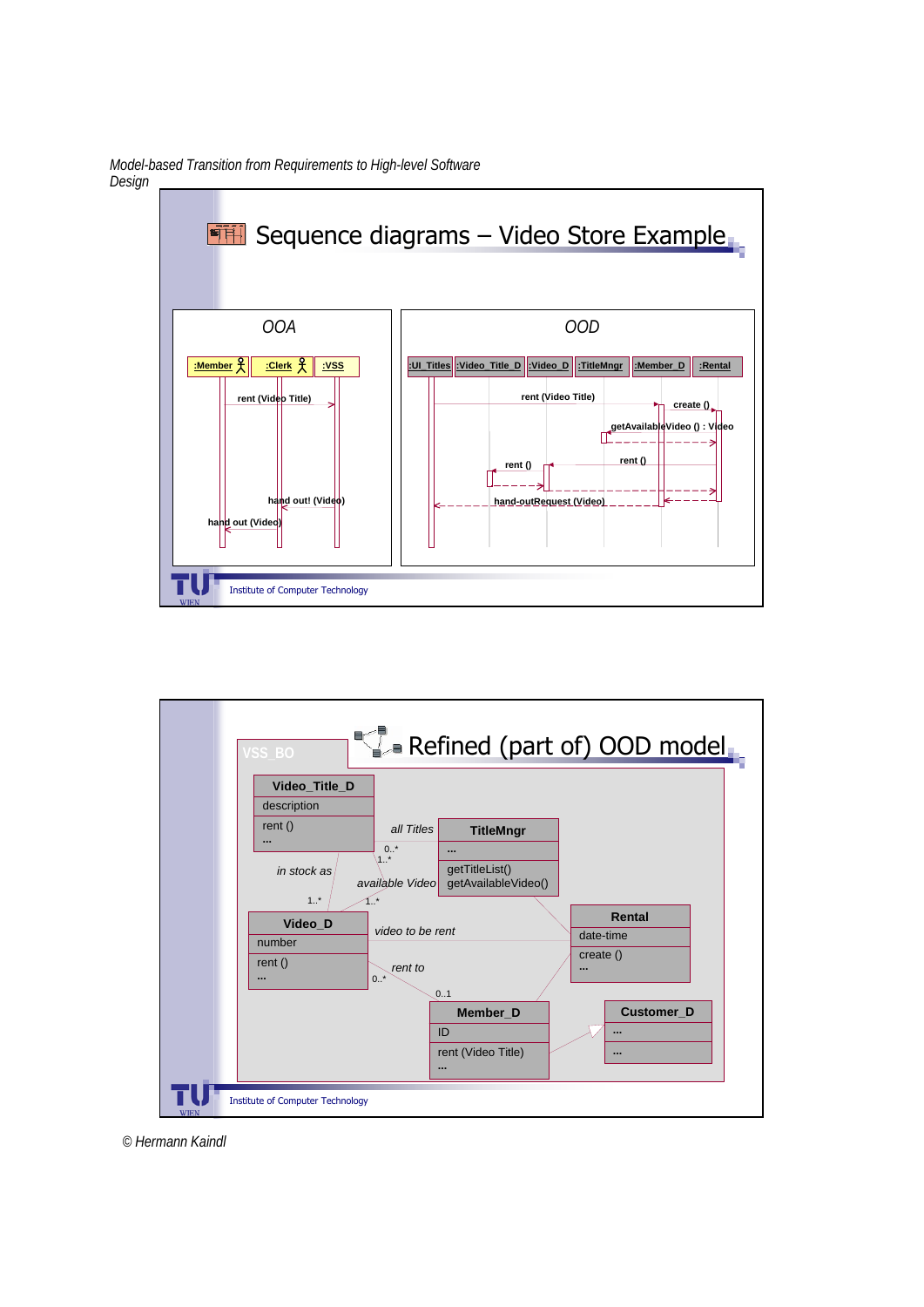*Model-based Transition from Requirements to High-level Software Design*





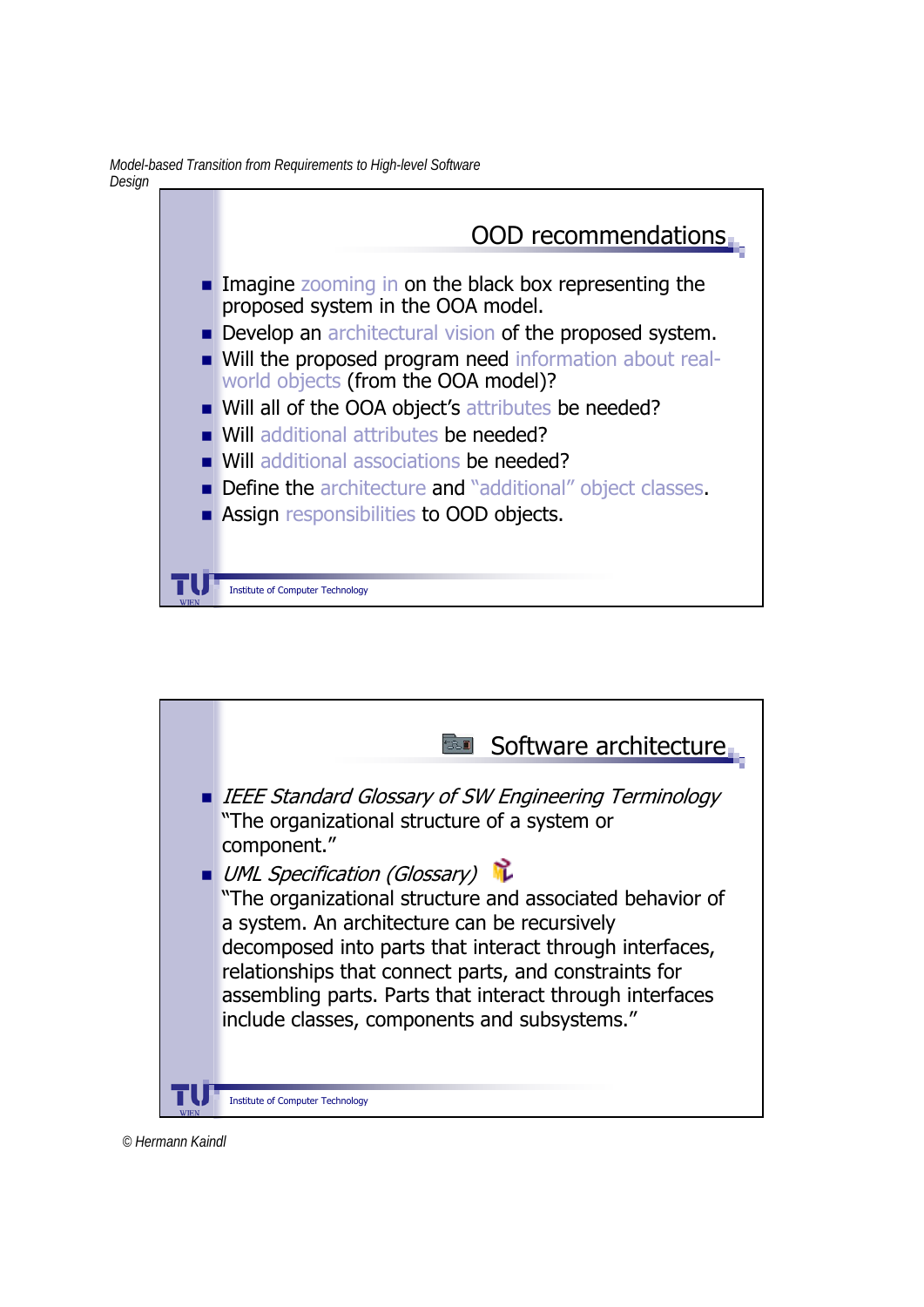*Model-based Transition from Requirements to High-level Software Design*





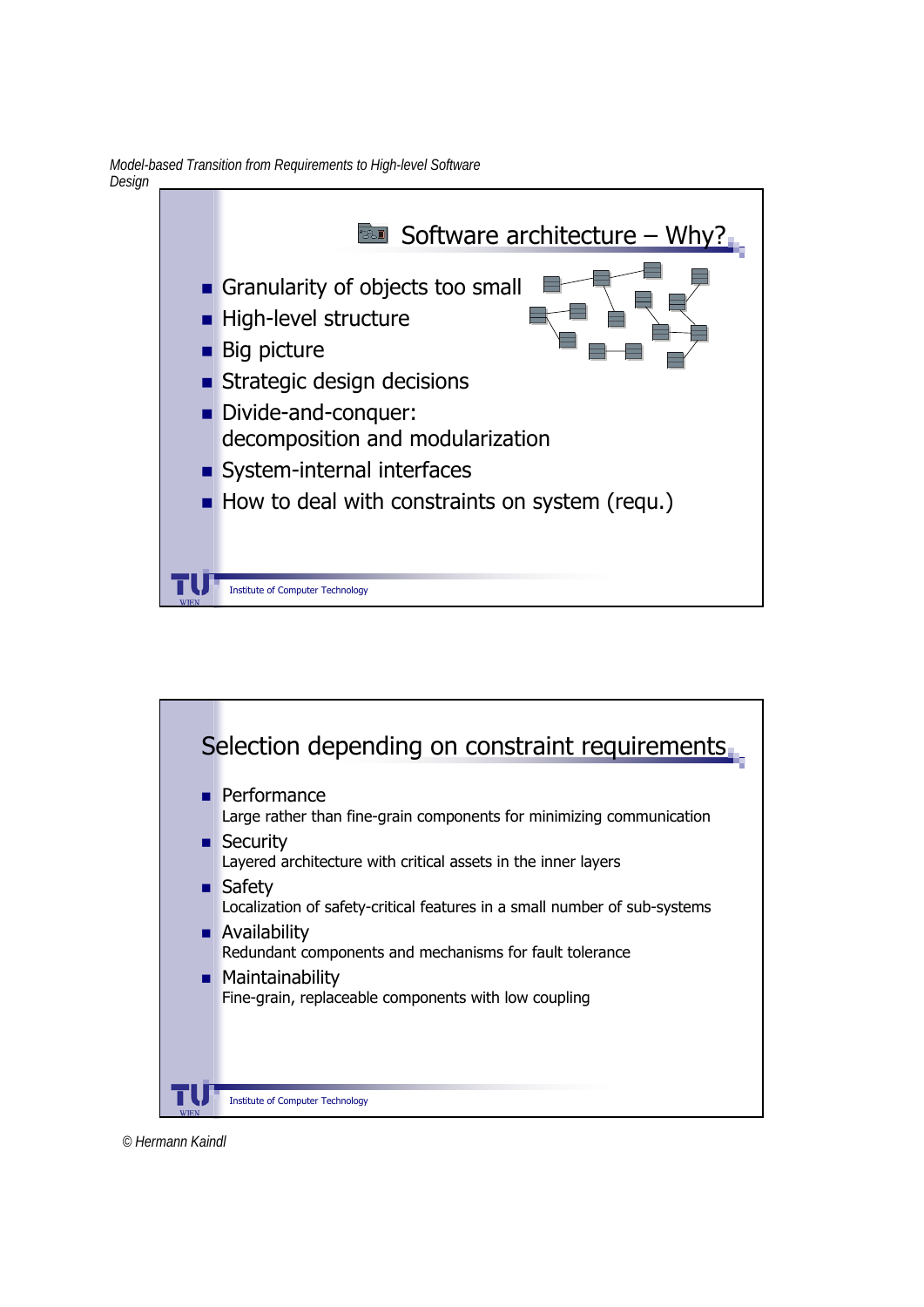*Model-based Transition from Requirements to High-level Software Design*



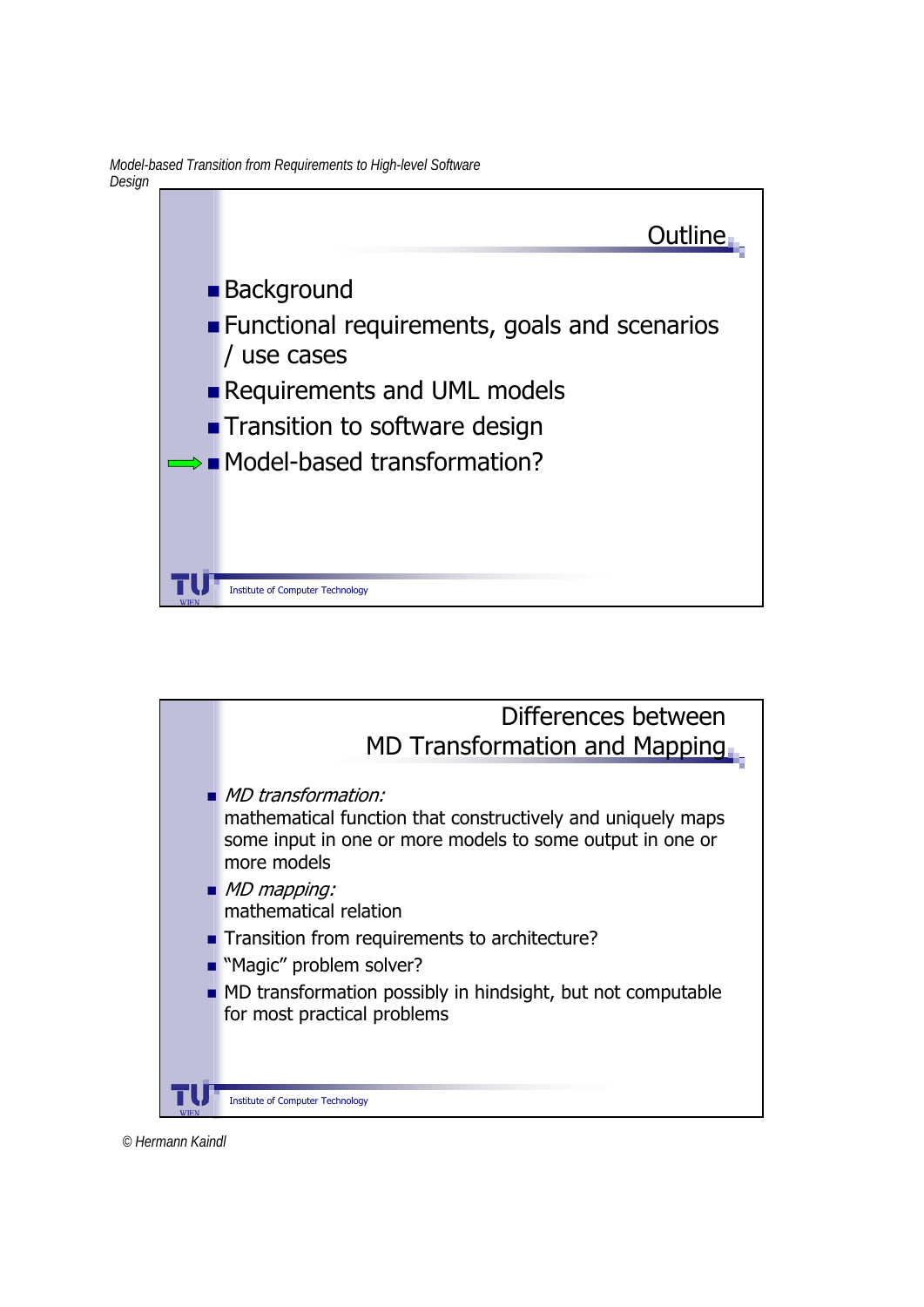*Model-based Transition from Requirements to High-level Software Design*





*© Hermann Kaindl*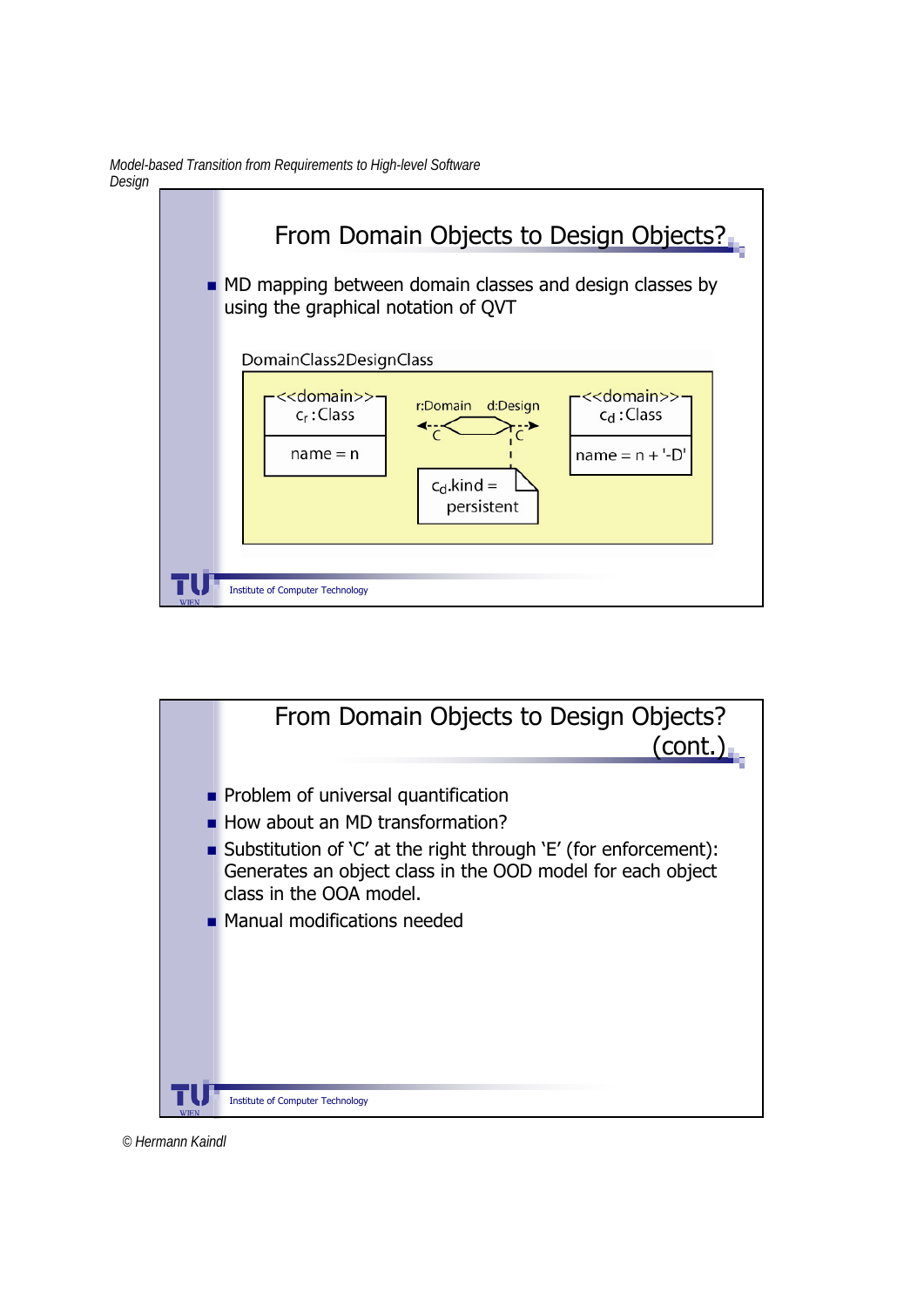*Model-based Transition from Requirements to High-level Software Design*





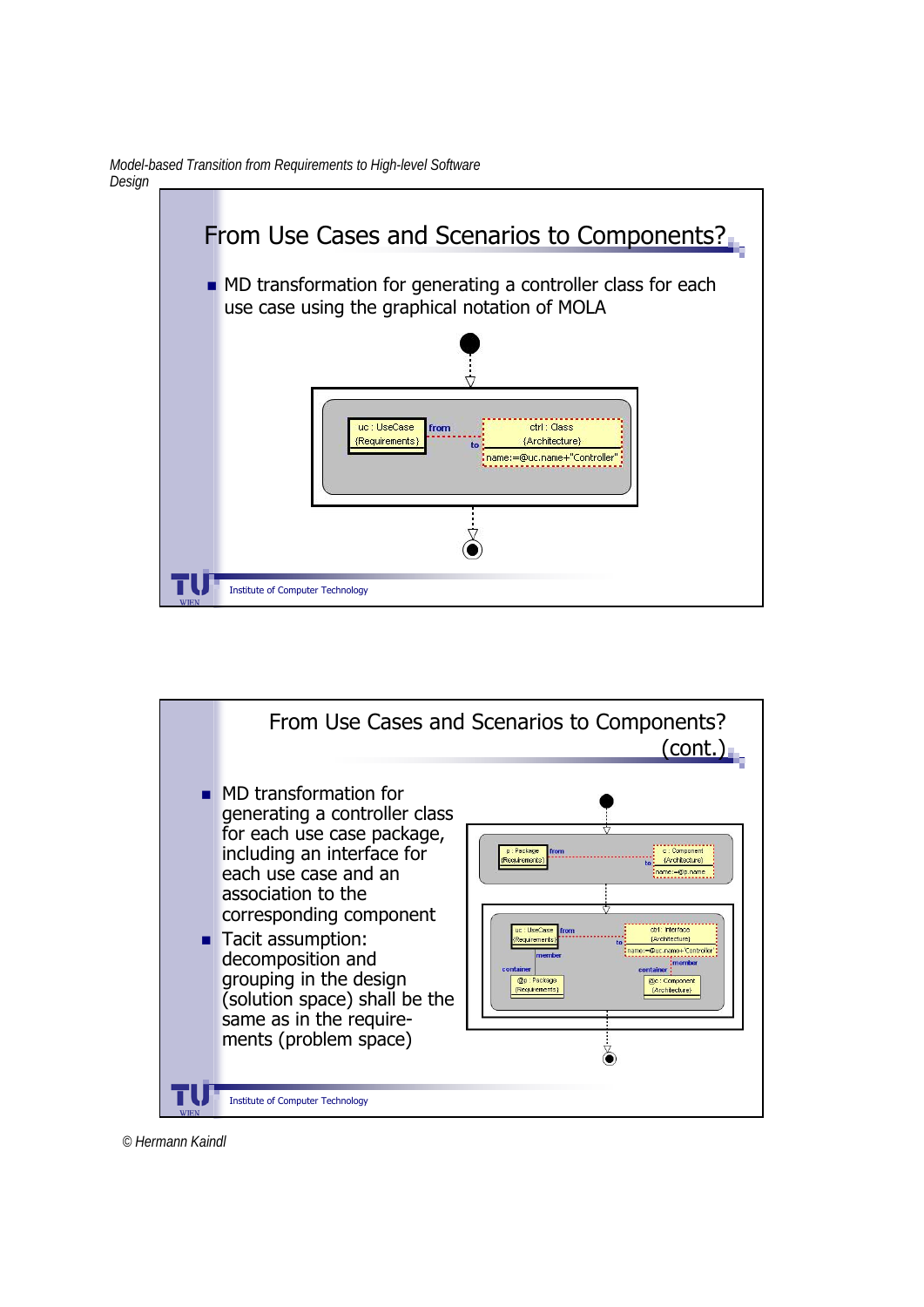*Model-based Transition from Requirements to High-level Software Design*